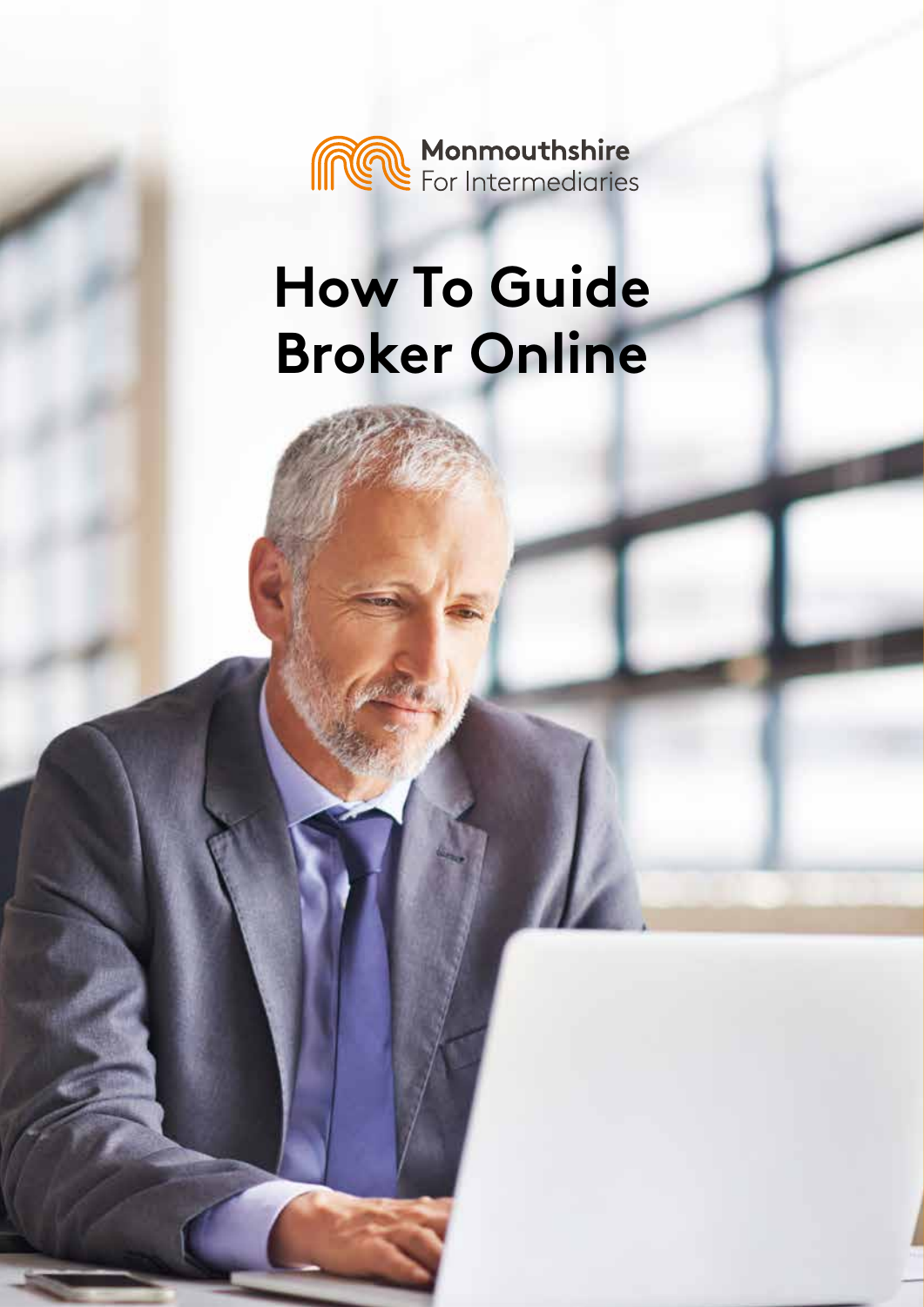

## **BROKER ONLINE FAQS**

#### Contents

| How to submit an application if the relevant documents are not available to |  |
|-----------------------------------------------------------------------------|--|
|                                                                             |  |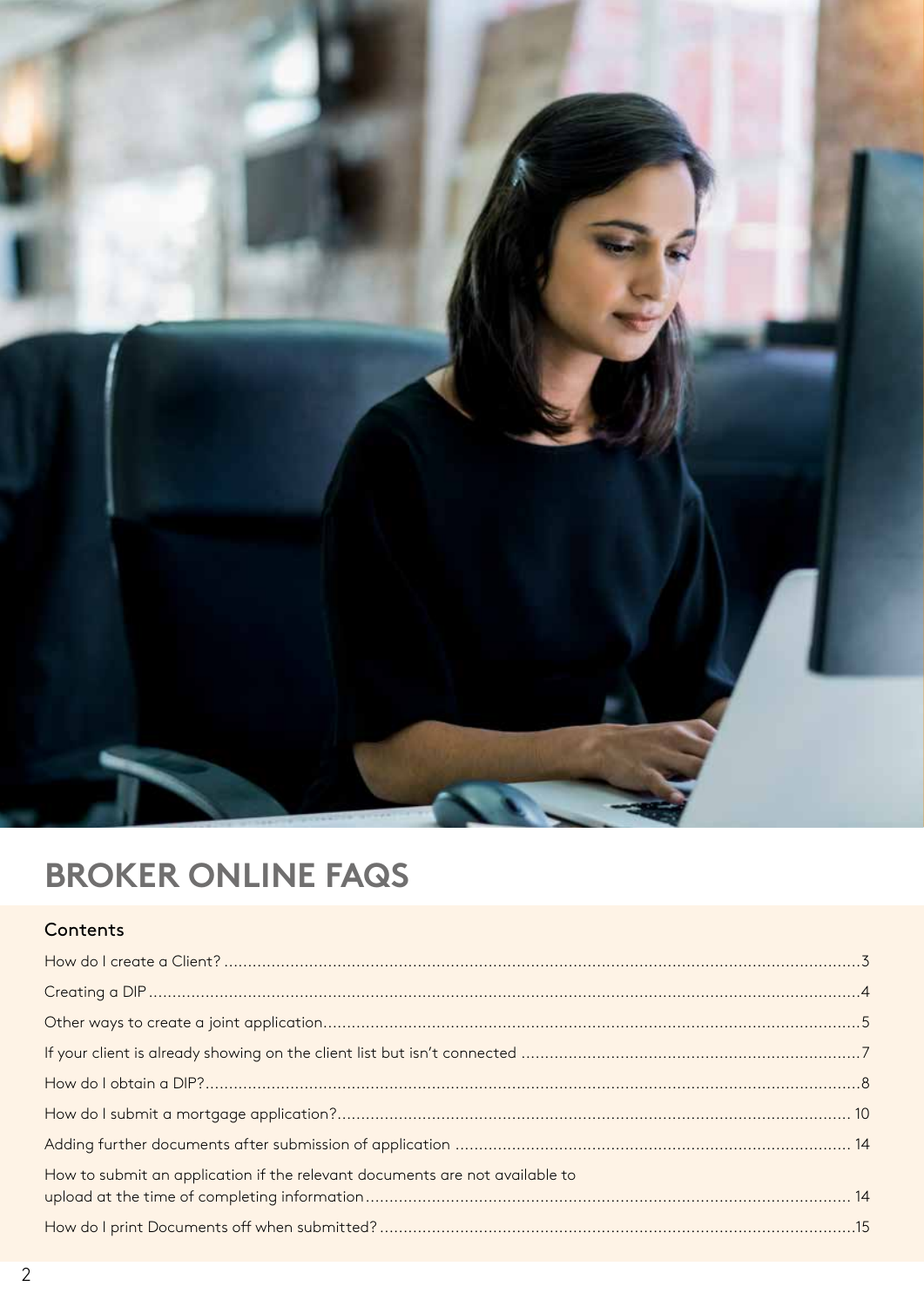Once logged in:

● Click on the '**Create New Client**' button in the top left hand corner of the screen.

| Monmouthshire                            |                         |                                |              |                                           | $\triangle$ Helle   |                  |                       | $\mathbf{r}$  |
|------------------------------------------|-------------------------|--------------------------------|--------------|-------------------------------------------|---------------------|------------------|-----------------------|---------------|
| to Your Client<br><b>Charle New Cler</b> | Q: Enterstatch criteria |                                |              |                                           |                     |                  |                       | $10 - 5$      |
| <b>Forenames</b>                         | * Surrams               | 5.08<br><b>Email/Uservante</b> | <b>Phone</b> | Lage Ameure<br>No data available in table | <b>Product Code</b> | Other Applicants | ÷                     | <b>Status</b> |
| Shewing 0 to 0 of 0 anthes               |                         |                                |              |                                           |                     |                  | FILL Premie Park Link |               |

● Complete the client details screen and click '**Save Client Details**'. Note, the first name, surname, date of birth, road, town, postcode and home telephone number are mandatory fields.

|                                     | Please complete your client's details be too.              |                                                                            |           |                      |                                                                      |                                                                                                                                                                                                         |
|-------------------------------------|------------------------------------------------------------|----------------------------------------------------------------------------|-----------|----------------------|----------------------------------------------------------------------|---------------------------------------------------------------------------------------------------------------------------------------------------------------------------------------------------------|
| Clerk Details                       |                                                            |                                                                            |           |                      |                                                                      | $-2$                                                                                                                                                                                                    |
| TOW                                 |                                                            |                                                                            |           | Notes:               |                                                                      |                                                                                                                                                                                                         |
| <b>Rolenames</b>                    | Fritning                                                   | Sertains                                                                   | Satistics | <b>COLOR</b><br>Hote | L. P. & K. L. L. & L. B. M. L. & P. L. & L.<br>Created By Created On |                                                                                                                                                                                                         |
| base of siem.                       | Date Of Jarm (Day Month-Rear)                              |                                                                            |           |                      | + Add Note                                                           |                                                                                                                                                                                                         |
| Postcode:                           | Pettoolin                                                  | <b>Long</b>                                                                |           |                      |                                                                      |                                                                                                                                                                                                         |
| Procedy Name:                       | Property Nation                                            |                                                                            |           |                      |                                                                      |                                                                                                                                                                                                         |
| Pidderty Municer                    | Property Number                                            |                                                                            |           |                      |                                                                      |                                                                                                                                                                                                         |
| <b>Start</b>                        | $\mathsf{D}$                                               |                                                                            |           |                      |                                                                      |                                                                                                                                                                                                         |
| District                            | Dunki                                                      |                                                                            |           |                      |                                                                      |                                                                                                                                                                                                         |
| Toyot                               | $-$ Times                                                  |                                                                            |           |                      |                                                                      |                                                                                                                                                                                                         |
| County                              |                                                            |                                                                            |           | Inte Sesington       | . .<br>$-3$ elect -<br><b>Hytrad</b>                                 |                                                                                                                                                                                                         |
| Erail                               | <b>BETWEEN CENTER</b><br><b>Pauli Address</b>              |                                                                            |           |                      |                                                                      |                                                                                                                                                                                                         |
| <b>COVERS</b><br><b>Home Number</b> | <b>Several Andrew Construction</b><br><b>FIGINE NUMBER</b> |                                                                            |           |                      |                                                                      |                                                                                                                                                                                                         |
| <b>MERIN NUMBER</b>                 | <b><i>District College College</i></b>                     |                                                                            |           |                      |                                                                      |                                                                                                                                                                                                         |
|                                     |                                                            |                                                                            |           |                      |                                                                      |                                                                                                                                                                                                         |
|                                     | 05/05/2016<br>Werk Mumber                                  | $-5002 - 1$<br>$3$ uid<br>- Courty<br>Middle Nation<br><b>Vitch Rundam</b> |           |                      |                                                                      | Client Documents<br>There are no discussed thereinly upstains.<br>Droom File Inc file chosen<br>Photos spined fries of type juve, prop or pell only. (by to 4M9 per deconvers)<br>El Veve Chert Details |

To create a Decision in Principle (DIP) you will have to '**Create an Application'**.

Please note that as soon as you click on the '**Next**' button you are saving information. This means that you can exit out of the client details and go back in at a later date to continue.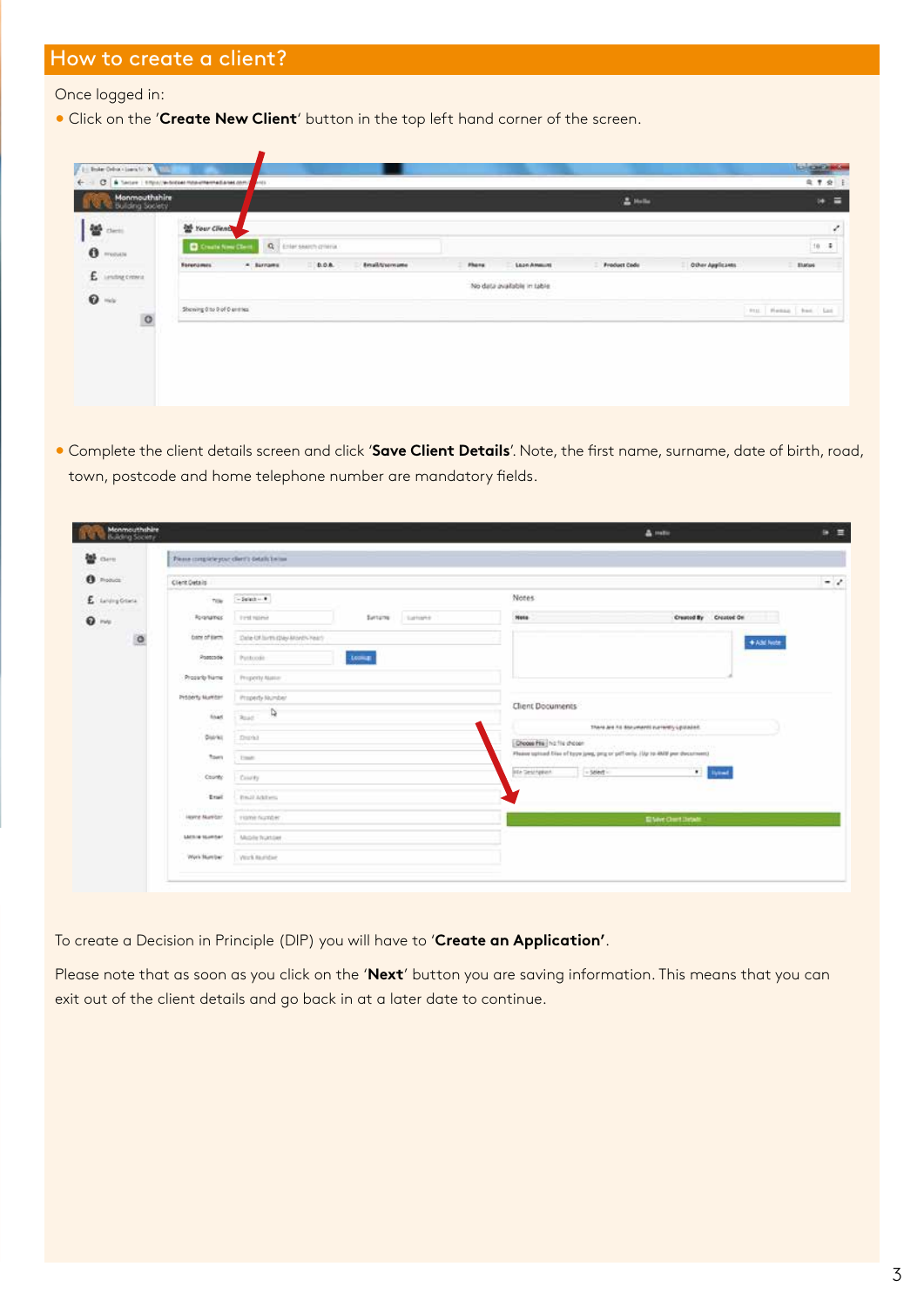#### Creating a DIP

- Once you have created your client, select either '**Create a New Single Application**' at top left of the screen.
- Or if it is a joint application, click on '**Create A New Joint Application**' button at top right of the screen.

|                                   | $\bigcap$ Brie Dire until K $\bigcap$ Hermotoyland K .                     |                        |                               |                              |                                             | TARAIN TE                      |
|-----------------------------------|----------------------------------------------------------------------------|------------------------|-------------------------------|------------------------------|---------------------------------------------|--------------------------------|
|                                   | C + B Sacure : Missuite-broket miss-intermediates.com/Carri (Salaris-4355) |                        |                               |                              |                                             | 新食工                            |
| Monmouthshire<br>Building Society |                                                                            |                        |                               |                              | A mile                                      | <b>DOM: NO</b>                 |
|                                   | <b>E</b> Applications                                                      |                        |                               |                              |                                             |                                |
| 불 :---                            | O Crown A New Single Application                                           |                        |                               |                              |                                             | O Cruste A two juni readvalent |
| <b>0</b> hours                    |                                                                            |                        |                               |                              |                                             |                                |
| C. Institutions                   |                                                                            |                        |                               |                              |                                             |                                |
| $2$ -instance from                | Client (Intails)                                                           |                        |                               |                              |                                             | $-2$                           |
|                                   | <b>Troy</b>                                                                | $w = -1$               |                               | Notes:                       |                                             |                                |
| £ Immation<br>$\mathbf{O}$        | ksienanen                                                                  | Test                   | 52<br><b>Test</b><br>Surronte | mno<br>tote                  | Created by Created On                       |                                |
|                                   |                                                                            |                        |                               |                              |                                             |                                |
| $\circ$                           | Cuse of Birm                                                               | isterution.            |                               |                              | <b>+Allifane</b>                            |                                |
|                                   | Elementary                                                                 | AP20 1PE               | <b>LOCKS</b>                  |                              |                                             |                                |
|                                   | Presents Name                                                              | Monmouthshire Bldg Soz |                               |                              |                                             |                                |
|                                   | Property Number                                                            | 19                     |                               |                              |                                             |                                |
|                                   |                                                                            |                        |                               | Client Documents             |                                             |                                |
|                                   | Rost                                                                       | John Frost Square      |                               |                              | There are no description to her by added to |                                |
|                                   | <b>District</b>                                                            | <b>INDIA</b>           |                               |                              |                                             |                                |
|                                   |                                                                            |                        |                               | Dispute File   No Fix chosen |                                             |                                |

● Once you have asked to create a single or joint application a pop up box will appear asking for details of the submission route, either a '**Direct Application**' or under Mortgage Advice Bureau Limited network.

|                 | $\Phi_{\mathbb{C}} = \mathbb{C} \left[ \begin{array}{cc} \text{if } \mathsf{Soc} = \mathsf{Frc}_\mathbb{C} \text{ if } \mathsf{Soc} \text{ is the same set of } \mathbb{C} \text{ and } \mathsf{Frc}_\mathbb{C} \text{ is a finite.} \end{array} \right.$ |                                                                                                                    | $m \cdot n$                                                                                                                                                                                                                          |
|-----------------|-----------------------------------------------------------------------------------------------------------------------------------------------------------------------------------------------------------------------------------------------------------|--------------------------------------------------------------------------------------------------------------------|--------------------------------------------------------------------------------------------------------------------------------------------------------------------------------------------------------------------------------------|
| T.              | <b>STATISTICS</b>                                                                                                                                                                                                                                         | Monmouthshire                                                                                                      | Albert Communication of the Communication                                                                                                                                                                                            |
| <b>13 Lines</b> |                                                                                                                                                                                                                                                           | Tell us more about your application<br>Please retires which submission route you with to use for this application. |                                                                                                                                                                                                                                      |
| ÷               |                                                                                                                                                                                                                                                           | <b>Direct Application</b><br>DirectApplication<br><b>Direct Application</b>                                        |                                                                                                                                                                                                                                      |
|                 | <b>STATISTICS</b>                                                                                                                                                                                                                                         | Nietwork.<br>MORTGAGE ADVICE BUREAU LIMITED.<br><b>AND COMMERCIAL</b>                                              | <b>Contract Contract Contract Contract Contract Contract Contract Contract Contract Contract Contract Contract Contract Contract Contract Contract Contract Contract Contract Contract Contract Contract Contract Contract Contr</b> |

● Select appropriately and '**Save**'.

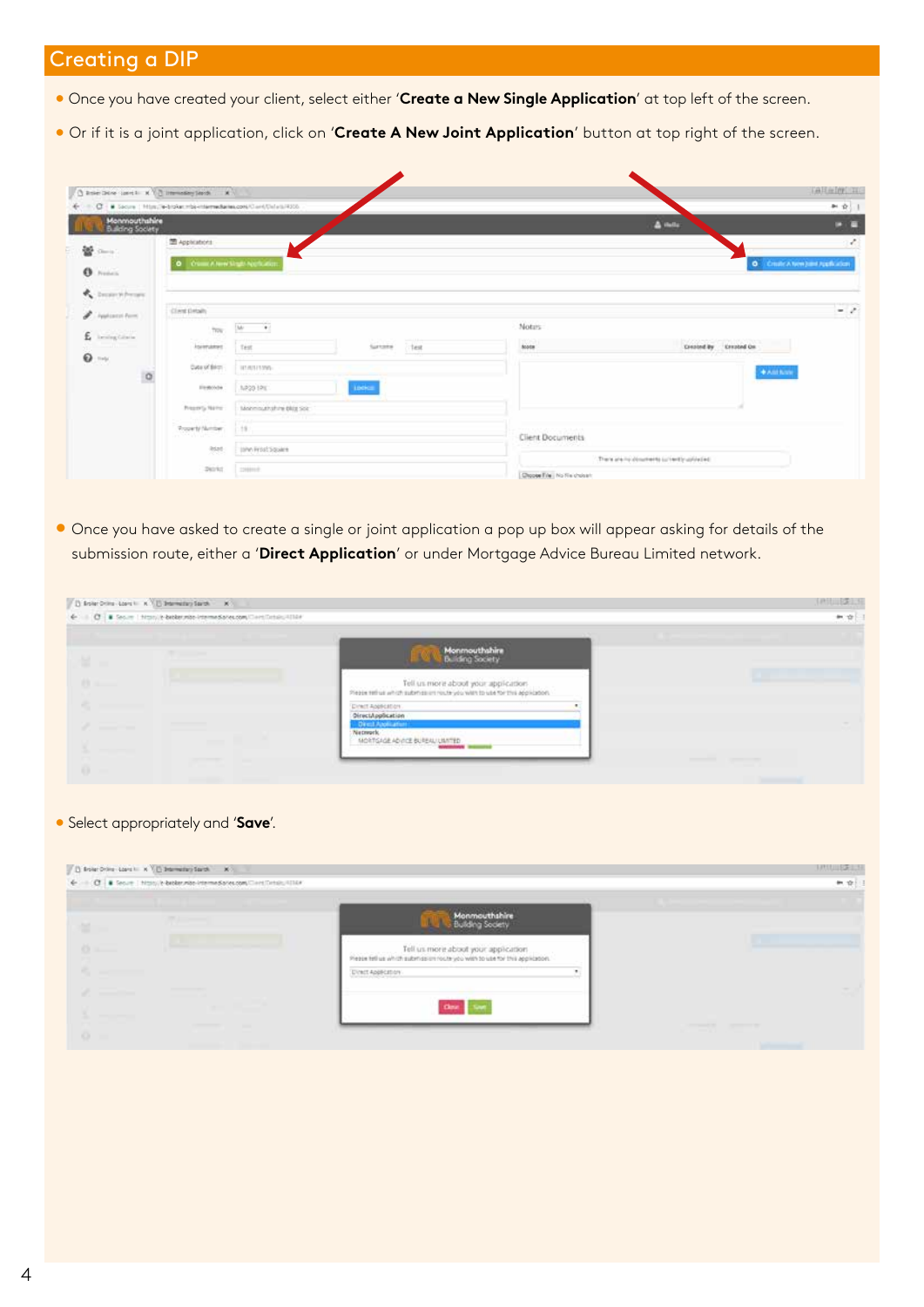● You will then be taken to a view of your clients and the application process status of the client you have just set up.

|                                   | Christian contr x (Christianities x)           |                 |                          |                                                                                                |                                                                                                                                                                                                                                                                                                                                                                                                                                                                            |                                                                                                |                                                                                                | 他(1m) P.                                                            |
|-----------------------------------|------------------------------------------------|-----------------|--------------------------|------------------------------------------------------------------------------------------------|----------------------------------------------------------------------------------------------------------------------------------------------------------------------------------------------------------------------------------------------------------------------------------------------------------------------------------------------------------------------------------------------------------------------------------------------------------------------------|------------------------------------------------------------------------------------------------|------------------------------------------------------------------------------------------------|---------------------------------------------------------------------|
|                                   |                                                |                 |                          |                                                                                                |                                                                                                                                                                                                                                                                                                                                                                                                                                                                            |                                                                                                |                                                                                                | 和范古                                                                 |
| <b>STATISTICS</b><br>30 Alexander |                                                |                 |                          |                                                                                                |                                                                                                                                                                                                                                                                                                                                                                                                                                                                            |                                                                                                | <b>COMP</b>                                                                                    |                                                                     |
| & Abba Trigocore & Constitution   |                                                |                 |                          |                                                                                                |                                                                                                                                                                                                                                                                                                                                                                                                                                                                            |                                                                                                |                                                                                                | Attitude Auction Art                                                |
| $\sim$                            |                                                |                 |                          |                                                                                                |                                                                                                                                                                                                                                                                                                                                                                                                                                                                            |                                                                                                |                                                                                                |                                                                     |
| <b>Citizen</b>                    |                                                |                 |                          |                                                                                                |                                                                                                                                                                                                                                                                                                                                                                                                                                                                            |                                                                                                |                                                                                                |                                                                     |
| <b>COMME</b>                      | <b>SERVICE</b>                                 | $\frac{1}{2}$   | <b>DESIGNER</b>          | $\frac{1}{2}$                                                                                  | $\sim$                                                                                                                                                                                                                                                                                                                                                                                                                                                                     | $\frac{1}{2} \left( \frac{1}{2} \right) \left( \frac{1}{2} \right) \left( \frac{1}{2} \right)$ | $\frac{1}{2} \left( \frac{1}{2} \right) \left( \frac{1}{2} \right) \left( \frac{1}{2} \right)$ | $\frac{1}{2} \left( \frac{1}{2} \right) \left( \frac{1}{2} \right)$ |
| $-1$                              | ines.                                          | 199.00          | <b>DISTURBANCE</b>       | 100                                                                                            | Total C                                                                                                                                                                                                                                                                                                                                                                                                                                                                    | $-0.014$                                                                                       | <b>CONTRACTOR</b>                                                                              |                                                                     |
| in the case                       | <b>Home</b>                                    |                 | a term and a se-         | <b>Limits</b>                                                                                  | $\frac{1}{2} \left( \frac{1}{2} \right) \left( \frac{1}{2} \right) \left( \frac{1}{2} \right) \left( \frac{1}{2} \right) \left( \frac{1}{2} \right) \left( \frac{1}{2} \right) \left( \frac{1}{2} \right) \left( \frac{1}{2} \right) \left( \frac{1}{2} \right) \left( \frac{1}{2} \right) \left( \frac{1}{2} \right) \left( \frac{1}{2} \right) \left( \frac{1}{2} \right) \left( \frac{1}{2} \right) \left( \frac{1}{2} \right) \left( \frac{1}{2} \right) \left( \frac$ | $-0.014$                                                                                       | <b>COMPANY</b>                                                                                 | $\sim$                                                              |
| $-11$                             | u                                              | Don't be        | Limited St               | $100 - 100$                                                                                    | u                                                                                                                                                                                                                                                                                                                                                                                                                                                                          | THEFT.                                                                                         | $\frac{1}{2}$                                                                                  | œ                                                                   |
| $-1$                              | w                                              | <b>Contract</b> | Alternations of          | <b>TERR</b>                                                                                    | <b>TORONTO</b>                                                                                                                                                                                                                                                                                                                                                                                                                                                             | $-00440$                                                                                       | <b>EXPLANATION</b>                                                                             | ×                                                                   |
| <b>Service</b>                    | œ.                                             | <b>Weight</b>   | permitted and set        | um                                                                                             |                                                                                                                                                                                                                                                                                                                                                                                                                                                                            | <b>SERVICE</b>                                                                                 | provident of                                                                                   | 54                                                                  |
| Days:                             | paint.                                         | <b>CONTRACT</b> | August 2020 Edition Ave. | Links of                                                                                       | <b>Service</b>                                                                                                                                                                                                                                                                                                                                                                                                                                                             | sense.                                                                                         | <b>COMMON</b>                                                                                  | $\sim$                                                              |
| <br>$-44.$                        | تنتزا                                          | police.         | personal dealer          | <b>Despite</b>                                                                                 | <b>Charles</b>                                                                                                                                                                                                                                                                                                                                                                                                                                                             | $-0.0146$                                                                                      | <b>Home</b>                                                                                    | 75                                                                  |
| <b>Call</b>                       | the c                                          | <b>COMPANY</b>  | and well with the state  | $\frac{1}{2} \left( \frac{1}{2} \right) \left( \frac{1}{2} \right) \left( \frac{1}{2} \right)$ | Seattle.                                                                                                                                                                                                                                                                                                                                                                                                                                                                   | <b>CARLOS</b>                                                                                  | <b>Contractor</b>                                                                              | $\sim$                                                              |
|                                   | --<br>-                                        | <b>Service</b>  | ____                     | <b>Time</b>                                                                                    | $\frac{1}{2} \left( \frac{1}{2} \right) \left( \frac{1}{2} \right) \left( \frac{1}{2} \right) \left( \frac{1}{2} \right)$                                                                                                                                                                                                                                                                                                                                                  |                                                                                                | $\frac{1}{2}$                                                                                  |                                                                     |
|                                   |                                                |                 |                          |                                                                                                |                                                                                                                                                                                                                                                                                                                                                                                                                                                                            |                                                                                                |                                                                                                | $0.303 - 1$                                                         |
|                                   |                                                | $-18$           |                          | <b>Contractor</b>                                                                              |                                                                                                                                                                                                                                                                                                                                                                                                                                                                            | provided and                                                                                   |                                                                                                |                                                                     |
|                                   |                                                |                 |                          |                                                                                                |                                                                                                                                                                                                                                                                                                                                                                                                                                                                            |                                                                                                |                                                                                                |                                                                     |
|                                   |                                                |                 |                          |                                                                                                |                                                                                                                                                                                                                                                                                                                                                                                                                                                                            |                                                                                                |                                                                                                |                                                                     |
| <b>Services</b>                   |                                                |                 |                          |                                                                                                |                                                                                                                                                                                                                                                                                                                                                                                                                                                                            |                                                                                                |                                                                                                |                                                                     |
|                                   | $-7.777$                                       |                 |                          | <b>TOM</b>                                                                                     |                                                                                                                                                                                                                                                                                                                                                                                                                                                                            |                                                                                                |                                                                                                |                                                                     |
| Alleger 1.60                      |                                                |                 | John Clay                | ×                                                                                              |                                                                                                                                                                                                                                                                                                                                                                                                                                                                            | makering.                                                                                      | $\frac{1}{2}$                                                                                  |                                                                     |
|                                   | Annabis - Military                             |                 |                          |                                                                                                |                                                                                                                                                                                                                                                                                                                                                                                                                                                                            |                                                                                                | <b>TELEVISION</b>                                                                              |                                                                     |
|                                   | Asset Laborer                                  |                 | E                        |                                                                                                |                                                                                                                                                                                                                                                                                                                                                                                                                                                                            |                                                                                                |                                                                                                |                                                                     |
|                                   |                                                |                 |                          |                                                                                                |                                                                                                                                                                                                                                                                                                                                                                                                                                                                            |                                                                                                |                                                                                                |                                                                     |
|                                   | produces. Construction and                     |                 |                          |                                                                                                |                                                                                                                                                                                                                                                                                                                                                                                                                                                                            |                                                                                                |                                                                                                |                                                                     |
| barages', I'm                     |                                                |                 |                          | Next Broadway                                                                                  |                                                                                                                                                                                                                                                                                                                                                                                                                                                                            |                                                                                                |                                                                                                |                                                                     |
|                                   | has become                                     |                 |                          |                                                                                                |                                                                                                                                                                                                                                                                                                                                                                                                                                                                            |                                                                                                |                                                                                                |                                                                     |
|                                   | Amy Care                                       |                 |                          |                                                                                                |                                                                                                                                                                                                                                                                                                                                                                                                                                                                            | Present and contact the contact of                                                             |                                                                                                |                                                                     |
|                                   |                                                |                 |                          | China da Contenent                                                                             | their starter that plan personal claimed at demand.                                                                                                                                                                                                                                                                                                                                                                                                                        |                                                                                                |                                                                                                |                                                                     |
|                                   | the Common                                     |                 |                          | process 113mg                                                                                  | 大学                                                                                                                                                                                                                                                                                                                                                                                                                                                                         |                                                                                                |                                                                                                |                                                                     |
|                                   | Dettor Colomb                                  |                 |                          |                                                                                                |                                                                                                                                                                                                                                                                                                                                                                                                                                                                            |                                                                                                |                                                                                                |                                                                     |
|                                   | hat completely                                 |                 |                          |                                                                                                |                                                                                                                                                                                                                                                                                                                                                                                                                                                                            |                                                                                                |                                                                                                |                                                                     |
|                                   | THE RIGHT COMPANY.                             |                 |                          |                                                                                                |                                                                                                                                                                                                                                                                                                                                                                                                                                                                            | <b>Construction</b>                                                                            |                                                                                                |                                                                     |
|                                   |                                                |                 |                          |                                                                                                |                                                                                                                                                                                                                                                                                                                                                                                                                                                                            |                                                                                                |                                                                                                |                                                                     |
|                                   | and down of the con-<br>cars area." I dominate |                 |                          |                                                                                                |                                                                                                                                                                                                                                                                                                                                                                                                                                                                            |                                                                                                |                                                                                                |                                                                     |

#### Other ways to create a joint application

- **•** Go to client view and click on client to view application details.
- Click on the '**Add**' button on the top right hand side.

| <b>Building Society</b> |                                                                             | <b>A</b> Hallo                                                                                                                                                                                | $\bullet$ =                                    |
|-------------------------|-----------------------------------------------------------------------------|-----------------------------------------------------------------------------------------------------------------------------------------------------------------------------------------------|------------------------------------------------|
| 警 Gers                  | <b>ER</b> Applications                                                      |                                                                                                                                                                                               |                                                |
|                         | Active 15 June 2018<br>A Submit Application<br>۰                            | Additional Applicants                                                                                                                                                                         | 0.661                                          |
| <b>0</b> - Products     |                                                                             |                                                                                                                                                                                               | A Mortgage Club or Network to this Application |
| C Destate in Principle  | Application Process Status                                                  | Atkien                                                                                                                                                                                        |                                                |
|                         |                                                                             |                                                                                                                                                                                               |                                                |
|                         |                                                                             | We have identified an issue with the KFI generation process and as a result have removed this from the application process. You are still able to produce a DIP and submit an application but |                                                |
| I<br>Application form   | the KFI will need to be generated from an alternate source such as Trigold. |                                                                                                                                                                                               |                                                |
| £ Lindig Omita          |                                                                             |                                                                                                                                                                                               |                                                |
| $Q_{\text{max}}$        |                                                                             | α                                                                                                                                                                                             |                                                |
| $\circ$                 | PENDING<br>$D + 10$                                                         | Application @                                                                                                                                                                                 |                                                |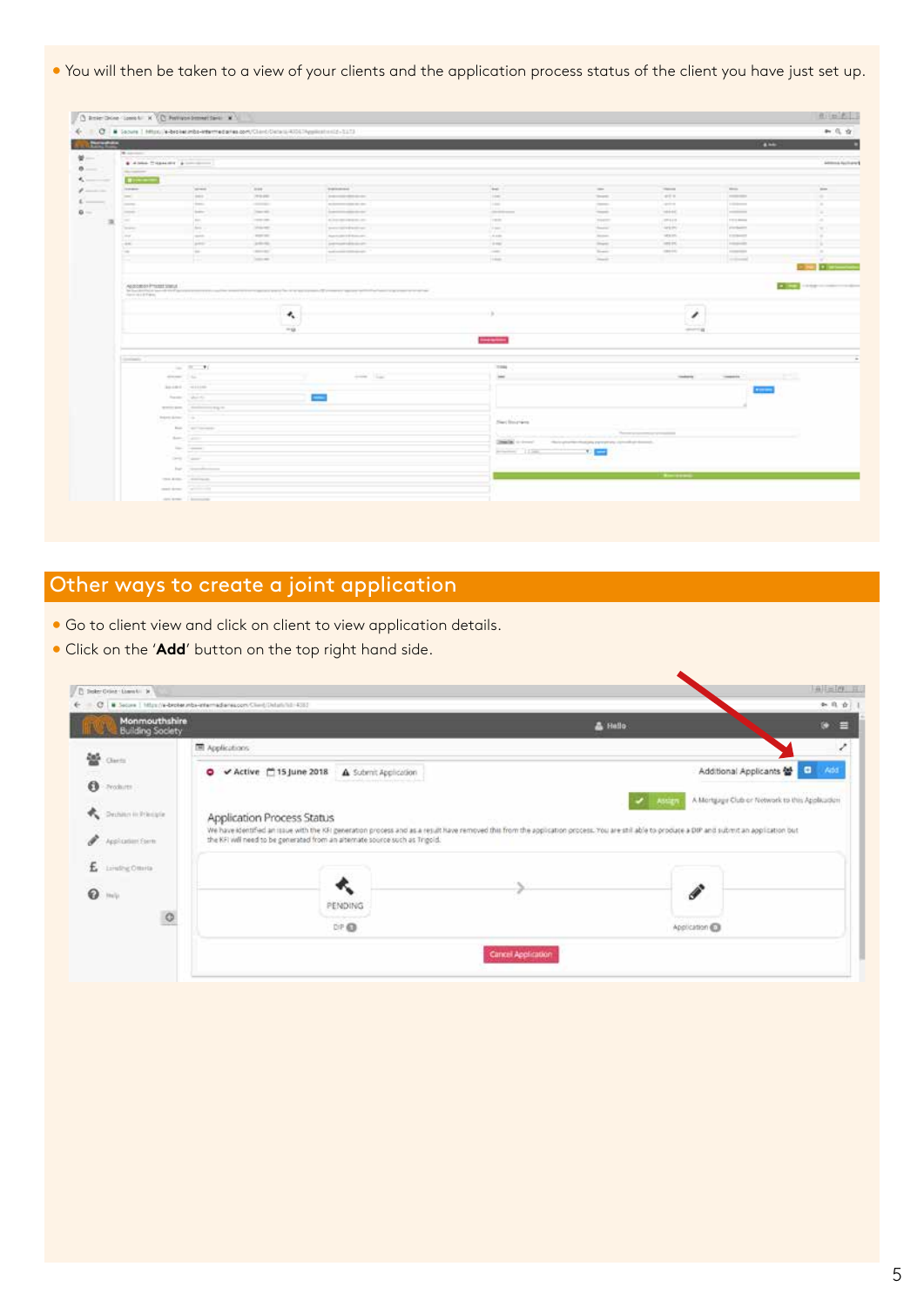● This will then take you to your client list, click on the '**Create New Client**' Button to create the new applicant to be added to the application.

| Monmouthshire             |                                                                                                                                                                                                                                                                                                                                                                                                                                                                            |                                                                                                |            |                             |                   | & Hello  |           |                       | $\bullet$ $\equiv$           |
|---------------------------|----------------------------------------------------------------------------------------------------------------------------------------------------------------------------------------------------------------------------------------------------------------------------------------------------------------------------------------------------------------------------------------------------------------------------------------------------------------------------|------------------------------------------------------------------------------------------------|------------|-----------------------------|-------------------|----------|-----------|-----------------------|------------------------------|
| <b>Building Society</b>   | 開 Applications                                                                                                                                                                                                                                                                                                                                                                                                                                                             |                                                                                                |            |                             |                   |          |           |                       |                              |
| 鬡<br>Clarm                | ۰                                                                                                                                                                                                                                                                                                                                                                                                                                                                          | ← Active <sup>15</sup> 15 Jun                                                                  | 2018       | A Submit Application        |                   |          |           | Additional Applicants |                              |
| o<br>Products             | Your Applicants                                                                                                                                                                                                                                                                                                                                                                                                                                                            |                                                                                                |            |                             |                   |          |           |                       |                              |
| ×.<br>Decision la Préside | Cristie Nov Client                                                                                                                                                                                                                                                                                                                                                                                                                                                         |                                                                                                |            |                             |                   |          |           |                       |                              |
| Application Form          | Forenames                                                                                                                                                                                                                                                                                                                                                                                                                                                                  | Siamanne                                                                                       | 0.0.8.     | Entail/Username             | Road              | Town     | Postcode  | Phone                 | Select                       |
|                           | 15th E.                                                                                                                                                                                                                                                                                                                                                                                                                                                                    | dutter                                                                                         | 05/06/2002 | suzanne duthie@monbs.com    | cross             | Newport  | nplif lib | 01633844309           | $\Box$                       |
| £<br>Lending Colleria     | Susanne                                                                                                                                                                                                                                                                                                                                                                                                                                                                    | Duthee                                                                                         | 05/04/2002 | suzanne duthret/monbs.com   | 0.0045            | Newport  | np18 Ilb  | 01033844309           | B                            |
| ๏<br><b>Address</b>       | Satimin                                                                                                                                                                                                                                                                                                                                                                                                                                                                    | Outlike                                                                                        | 05/04/1995 | suzanne duthio@monte.com    | John Front Square | Newport  | NP20 1PX  | 01633844309           | <b>DE</b>                    |
| $\circ$                   | Dan:                                                                                                                                                                                                                                                                                                                                                                                                                                                                       | :Dan                                                                                           | 05/05/1989 | suzanne duifvir@monbs.com   | C Food            | Anywhere | NPER-1LB  | 01633 444444          | B.                           |
|                           | Suzanne                                                                                                                                                                                                                                                                                                                                                                                                                                                                    | Ross                                                                                           | 05/06/1989 | suzannie durhiedl monbs.com | creat!            | Newport  | NP20 TPX  | 01633844305           | i zi                         |
|                           | chrs.                                                                                                                                                                                                                                                                                                                                                                                                                                                                      | convice                                                                                        | 14/09/1981 | suzanne.duthiellimonbs.com  | cc road           | Newport  | NP20 1PX  | 01633844309           | T)                           |
|                           | sarah                                                                                                                                                                                                                                                                                                                                                                                                                                                                      | periores:                                                                                      | 26/09/1992 | tezanne duthiell monbs.com  | cc road           | Newport  | NP20 TPX  | 01633844309           | $\qquad \qquad \blacksquare$ |
|                           | neut                                                                                                                                                                                                                                                                                                                                                                                                                                                                       | test                                                                                           | D5/04/1963 | suzanne duthie@monbs.com    | mmm.              | Newport. | NP20.1PX  | 01633844309           | $\Box$                       |
|                           | $\frac{1}{2} \left( \frac{1}{2} \right) \left( \frac{1}{2} \right) \left( \frac{1}{2} \right) \left( \frac{1}{2} \right) \left( \frac{1}{2} \right) \left( \frac{1}{2} \right) \left( \frac{1}{2} \right) \left( \frac{1}{2} \right) \left( \frac{1}{2} \right) \left( \frac{1}{2} \right) \left( \frac{1}{2} \right) \left( \frac{1}{2} \right) \left( \frac{1}{2} \right) \left( \frac{1}{2} \right) \left( \frac{1}{2} \right) \left( \frac{1}{2} \right) \left( \frac$ | $\frac{1}{2} \left( \frac{1}{2} \right) \left( \frac{1}{2} \right) \left( \frac{1}{2} \right)$ | 02/03/1989 | ----                        | C Road            | Newport  | $\sim$    | 121321321321          | $\Rightarrow$                |
|                           | Test                                                                                                                                                                                                                                                                                                                                                                                                                                                                       | Tester.                                                                                        | 01/01/1995 | brokers@monbs.com           | John Frost Square | Newport  | NP20 1PX  | 01633 844338          | 当                            |
|                           | Tester                                                                                                                                                                                                                                                                                                                                                                                                                                                                     | Tostar                                                                                         | 02/03/1989 |                             | John Frost Square | Newport  | NP20.1PX  | 03455488002           | $\equiv$                     |

● Complete all fields and click on '**Save Applicant**'. The additional applicant will then be added.

| Monmouthshire<br><b>Building Society</b> |                       |                                |                      |                       | A Hello         |                             |                                                | $D =$ |
|------------------------------------------|-----------------------|--------------------------------|----------------------|-----------------------|-----------------|-----------------------------|------------------------------------------------|-------|
| 憾                                        | <b>R</b> Applications |                                |                      |                       |                 |                             |                                                | ł.    |
| Clera                                    | ٠                     | ← Active [15 June 2018         | A Submit Application |                       |                 |                             | Additional Applicants 管                        |       |
| $\theta$<br>Products                     |                       | Applicant Details              |                      |                       |                 |                             |                                                |       |
| ×.<br><b>Census In Avecular</b>          | Tile                  | Forenames<br>Mr<br>٠           | Formames             | Somarte               | Surname         | Date of                     | Date Of Birth (Day-Mont)                       |       |
| ₽<br>Application Form                    |                       |                                |                      |                       |                 | Bith.                       |                                                |       |
| £<br>Lending Coleria                     |                       | <b>Use Applicant 1 address</b> |                      |                       |                 |                             |                                                |       |
| $\mathbf{Q}$                             | Postocde              | Postibile                      | Locksun              | <b>Email</b>          | kmail Alltiness |                             |                                                |       |
| $\circ$                                  | Property<br>Name      | Property Name                  |                      | Mobile<br>Number      | (le Number      |                             |                                                |       |
|                                          | Property<br>Number    | Property Number                |                      | Histog<br>Namber      | <b>Jogene h</b> |                             |                                                |       |
|                                          | Road                  | Road                           |                      | <b>Work</b><br>Number | Work Number     |                             |                                                |       |
|                                          | District.             | Debict                         |                      |                       |                 |                             |                                                |       |
|                                          | Town.                 | Tines.                         |                      |                       | $-$ Hotel       | <b>Bit Save Applicant</b>   |                                                |       |
|                                          | <b>County</b>         | County                         |                      |                       |                 |                             |                                                |       |
|                                          |                       |                                |                      |                       |                 | $\blacktriangleright$ Assoc | A Mortgage Club or Network to this Application |       |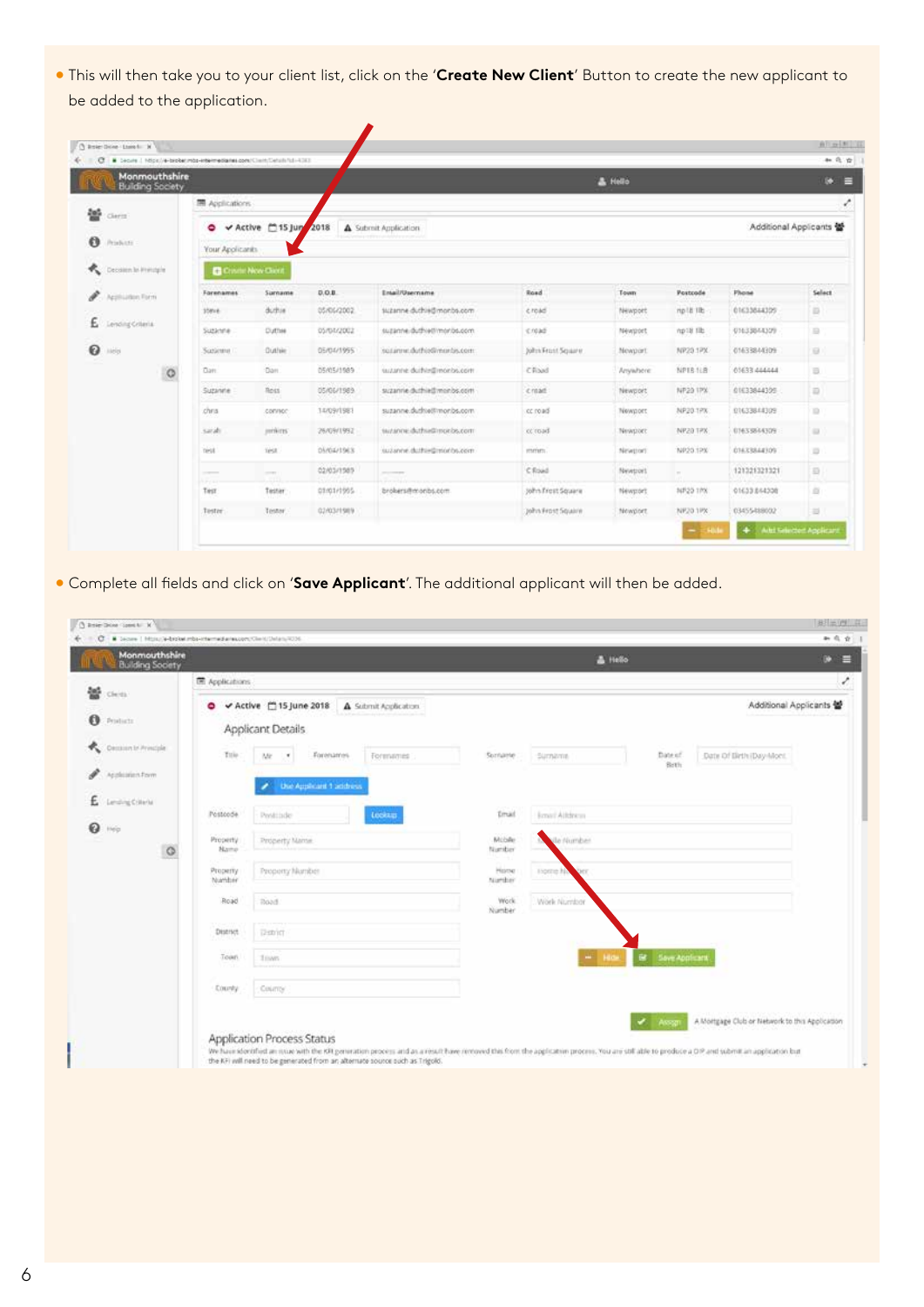● This will then take you to the '**Application Process Status**' page.

| Monmouthshire           |                                                                                                                                                                                                                            |                                                |
|-------------------------|----------------------------------------------------------------------------------------------------------------------------------------------------------------------------------------------------------------------------|------------------------------------------------|
| <b>Building Society</b> |                                                                                                                                                                                                                            | œ<br>E<br>A Hello                              |
|                         | 图 Applications:                                                                                                                                                                                                            | ৴                                              |
| 쑝<br>Dave:              | ← Active <sup>1</sup> 15 june 2018 A Submit Application<br>Θ                                                                                                                                                               | Additional Applicants 望<br>tiest               |
| $\bullet$<br>Freeints.  |                                                                                                                                                                                                                            |                                                |
| Commitments             |                                                                                                                                                                                                                            | A Mortgage Club or Network to this Application |
|                         | Application Process Status<br>We have identified an issue with the KFI generation process and as a result have removed this from the application process. You are still able to produce a DP and submit an application but |                                                |
| v<br>Application Form   | the KFI will need to be generated from an alternate source such as Trigold.                                                                                                                                                |                                                |
|                         |                                                                                                                                                                                                                            |                                                |
|                         |                                                                                                                                                                                                                            |                                                |
| £<br>Lending Criteria   |                                                                                                                                                                                                                            |                                                |
| 0<br>Help               |                                                                                                                                                                                                                            | <b>CAN</b>                                     |
|                         |                                                                                                                                                                                                                            |                                                |
| $\circ$                 | $0 + 40$                                                                                                                                                                                                                   | Application CD                                 |
|                         |                                                                                                                                                                                                                            | Cancel Application                             |

### If your client is already showing on the client list but isn't connected

● If the client is showing in the list, select the tick box to the right hand side and then click on the select button to tick the box and then click on '**Add Selected Applicant**' at the bottom of the page.

| Monmouthshire<br><b>Building Society</b> |                    |                                                                                                |               |                             |                   | A Helio  |                |                          | œ              |
|------------------------------------------|--------------------|------------------------------------------------------------------------------------------------|---------------|-----------------------------|-------------------|----------|----------------|--------------------------|----------------|
| w                                        | 图 Applications:    |                                                                                                |               |                             |                   |          |                |                          |                |
| Clents                                   |                    | ← Active <sup>1</sup> 15 June 2018                                                             |               | A Submit Application        |                   |          |                | Additional Applicants    |                |
| Foxfurts                                 | Your Applicants    |                                                                                                |               |                             |                   |          |                |                          |                |
| Designation Principle                    | C Cheate New Chert |                                                                                                |               |                             |                   |          |                |                          |                |
| Application Form                         | Forenames          | Surname                                                                                        | <b>D.O.E.</b> | Email/Username              | Road              | Town     | Postcode       | Phone                    | Select         |
|                                          | steve.             | duthe                                                                                          | ES/05/2002    | suzarne duthiettimonbs.com  | E road            | Newport  | no18 Th        | 01633844309              | 13             |
| Lending Crimile                          | Suzanine           | Duthle.                                                                                        | 05/64/2002    | auzanne duthie@monbs.com    | It road           | Мемротт. | np18.1lb       | 01633844309              | 症              |
| Help                                     | Subanine           | Duthle                                                                                         | 05/04/1995    | suzanne duthie@monbs.com    | John Frest Square | Newport  | NP20-TPX       | 01633844309              | 证              |
| $\circ$                                  | <b>Clark</b>       | Dan                                                                                            | 05/05/1989    | suzarne.tludi@drambs.com    | C Road            | Anywhere | NP15 SLB       | 01633444444              | $\overline{u}$ |
|                                          | Sustee             | Ross                                                                                           | 05/06/1989    | suzarne.duthio@monbic.com   | Ernad             | Newport. | NP29 1PE       | 01633844309              | 目              |
|                                          | <b>CDHIS</b>       | CONTROL                                                                                        | 14/09/1981    | natarne duthie@montis.com   | DE70-MT           | Newpr.   | NP20.1PE       | 00E04826210              | O.             |
|                                          | harafu             | jankins                                                                                        | 26/09/1992    | suzarne.duthiel/montrs.com  | its read          | Newport  | NP20 1RX       | 844309<br>oth            | U.             |
|                                          | test               | test                                                                                           | (5/04/1965)   | subarrie duffiel@months.com | <b>HTTMTS</b>     | Newport  | <b>PSILTPS</b> | 0163384                  | Ð              |
|                                          |                    | $\frac{1}{2} \left( \frac{1}{2} \right) \left( \frac{1}{2} \right) \left( \frac{1}{2} \right)$ | 02/03/1989    |                             | C Road            | Люирет   |                | 12132132132              | 日              |
|                                          | Test               | Tester                                                                                         | 01/01/1995    | Impliers@monits.com         | John Frest Square | Newport  | 5(P20.1PX)     | 01633 544308             |                |
|                                          | Tester             | Tester                                                                                         | 02/03/1989    |                             | John Frost Square | Newport  | NP20 19%       | 045548002                | W.             |
|                                          |                    |                                                                                                |               |                             |                   |          |                | + Add Selected Applicant |                |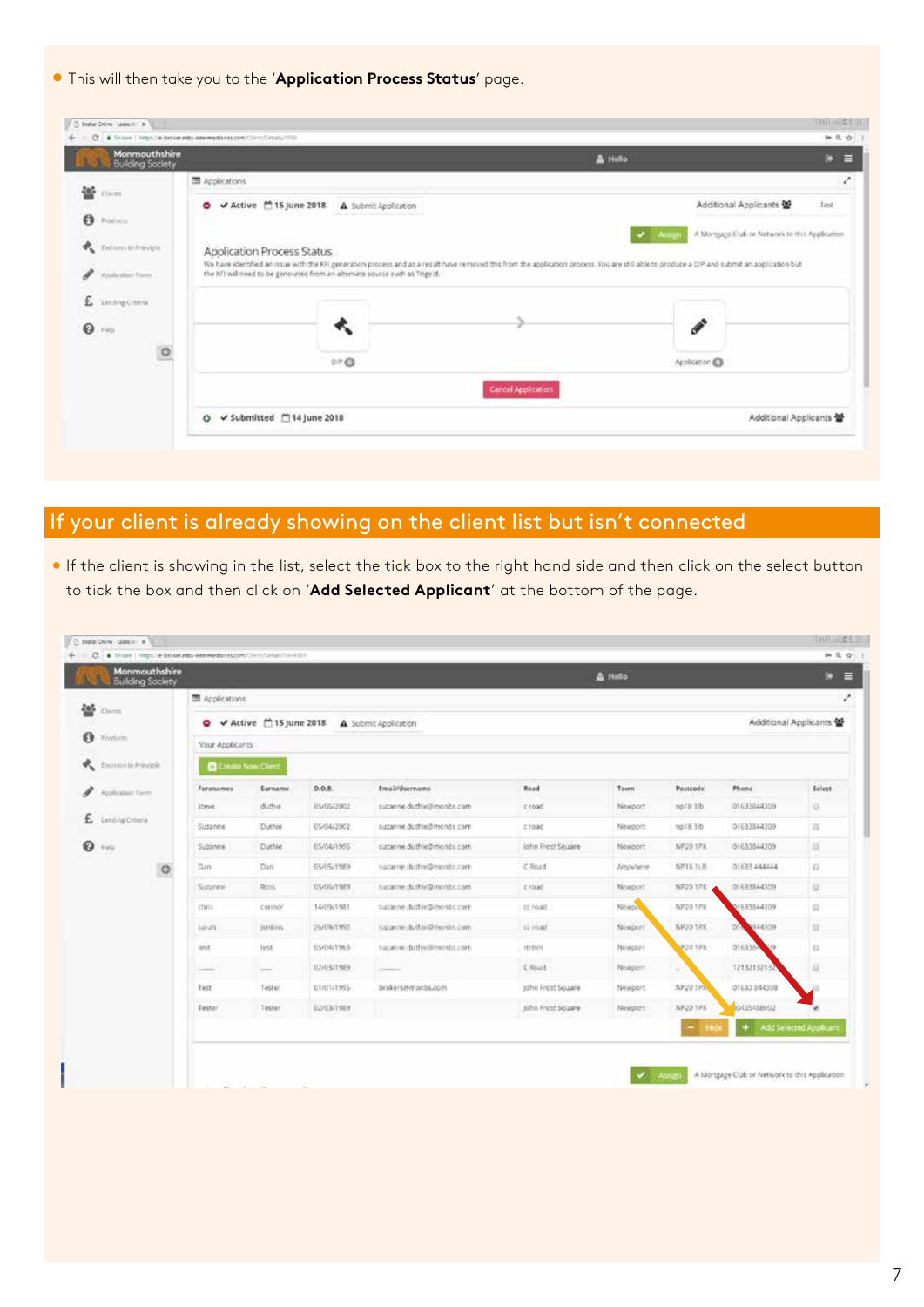#### How do I obtain a DIP?

● Once you have created your client click on the DIP icon.

| ← → C   Lisus   Http://e-bote.nts-ntsmedicha.com/Dun/Dealu13337/pRunivill-1373 |                                                            |                                                                                  |                    |                                                                                                                                                                                                                     |                    |                |                            |                        | $9 - 3 - 4$          |
|--------------------------------------------------------------------------------|------------------------------------------------------------|----------------------------------------------------------------------------------|--------------------|---------------------------------------------------------------------------------------------------------------------------------------------------------------------------------------------------------------------|--------------------|----------------|----------------------------|------------------------|----------------------|
| Monmouthshire<br><b>Building Society</b>                                       |                                                            | त्वराज                                                                           | ------             | ,,,,,,,,,,,,,,,,,,,,,                                                                                                                                                                                               | प्राप्ता           | & Holls        |                            | <b>TOTAL TOTAL STA</b> | ٠                    |
| 孌<br><b>CISHEE</b>                                                             | $\mathbf{L}^{\mathsf{T}}\mathbf{W}^{\mathsf{T}}\mathbf{L}$ | <b>Xammar</b>                                                                    | 14/08/1981         | superised/246/7minbs.com                                                                                                                                                                                            | <b>CCFOINT</b>     | <b>NWWD-XT</b> | महाप्रमा महा<br>TiP20 1991 | 01633844309            | $\frac{1}{2}$<br>m   |
|                                                                                | sayah                                                      | <b>WYNAMS</b>                                                                    | 26/09/1912         | TILDIVYE ENTREGIMI TOX COM                                                                                                                                                                                          | ntssad             | Newport:       | \$/P2D.19'8                | 11523144309            | ٠                    |
| ⊕<br><b>PRODUCT</b>                                                            | Test.                                                      | Test.                                                                            | <b>OS/DA/YRES</b>  | suzurre.duble@marils.com                                                                                                                                                                                            | <b>TRETTIN</b>     | Newport.       | 14120174                   | 01823844309            | 實                    |
| $\mathcal{P}_{\mathbf{q}_i}$<br>Decision in Principal                          |                                                            |                                                                                  | 30223 821 98 9     |                                                                                                                                                                                                                     | <b>CREAS</b>       | NYHESIT        |                            | 121321321421           | 业                    |
| Argilians Form                                                                 |                                                            |                                                                                  |                    |                                                                                                                                                                                                                     |                    |                |                            |                        | + Add Smiths Augment |
| <b>Hall</b><br>$\circ$                                                         |                                                            | Application Process Status<br>gevening from an alternate sharte part as Trigold. |                    | We have identified an issue with the KR generatore process and as a result have removed this from the againation process. You are still all in to proclude 100 fact submit an application but the KR with record by |                    |                |                            |                        |                      |
|                                                                                |                                                            |                                                                                  | $D \in \mathbf{O}$ |                                                                                                                                                                                                                     |                    |                | Abbitum D                  |                        |                      |
|                                                                                |                                                            |                                                                                  |                    |                                                                                                                                                                                                                     | Cancel Application |                |                            |                        |                      |
|                                                                                | Clarr Setals                                               |                                                                                  |                    |                                                                                                                                                                                                                     |                    |                |                            |                        |                      |
| $\boldsymbol{\Theta}$                                                          | Tite.                                                      | $\rightarrow$<br><b>Ide</b>                                                      |                    |                                                                                                                                                                                                                     | <b>Notes</b>       |                |                            |                        | $ \prime$            |
|                                                                                | Finerumes.                                                 | Test                                                                             |                    | Sursane<br>Téstav                                                                                                                                                                                                   | Note               |                |                            | Created By Created On  |                      |
|                                                                                | Date of arch.                                              | ETAC1/1995                                                                       |                    |                                                                                                                                                                                                                     |                    |                |                            | +Add Hills             |                      |

● Complete all sections ensuring all questions are answered and then review in the summary screen.

| Monmouthshire<br>Building Society                                          | A Heller           | ■ ■             |
|----------------------------------------------------------------------------|--------------------|-----------------|
| Monmeuth Osire B.S. Decision in Principle                                  | Applicants of Test | $\Theta$ $\neq$ |
| <b>B</b> someth<br>$\Box$<br>D<br>$\qquad \qquad \Box$<br>$\Box$<br>$\Box$ |                    |                 |
| Previous<br><b>K</b> International                                         |                    |                 |
| Summary                                                                    |                    |                 |
| --<br>Test                                                                 |                    |                 |
| Decision in Principle - Preliminary Questions<br>$\circ$                   |                    |                 |
| <b>Document</b>                                                            |                    |                 |
| Client Information                                                         |                    |                 |
| Property to be Martgaged.                                                  |                    |                 |
| Client Details                                                             |                    |                 |
| Client Details                                                             |                    |                 |
| Mortgage Requirements                                                      |                    |                 |
| Cienta) Income Details                                                     |                    |                 |
| Income Details                                                             |                    |                 |

● Make sure the sections numbered 1-5 across the top of the screen are coloured **green**.

If any are coloured **red**, this means that essential information is missing and you will not be able to submit the DIP. If this happens, click on the appropriate section and complete all highlighted fields.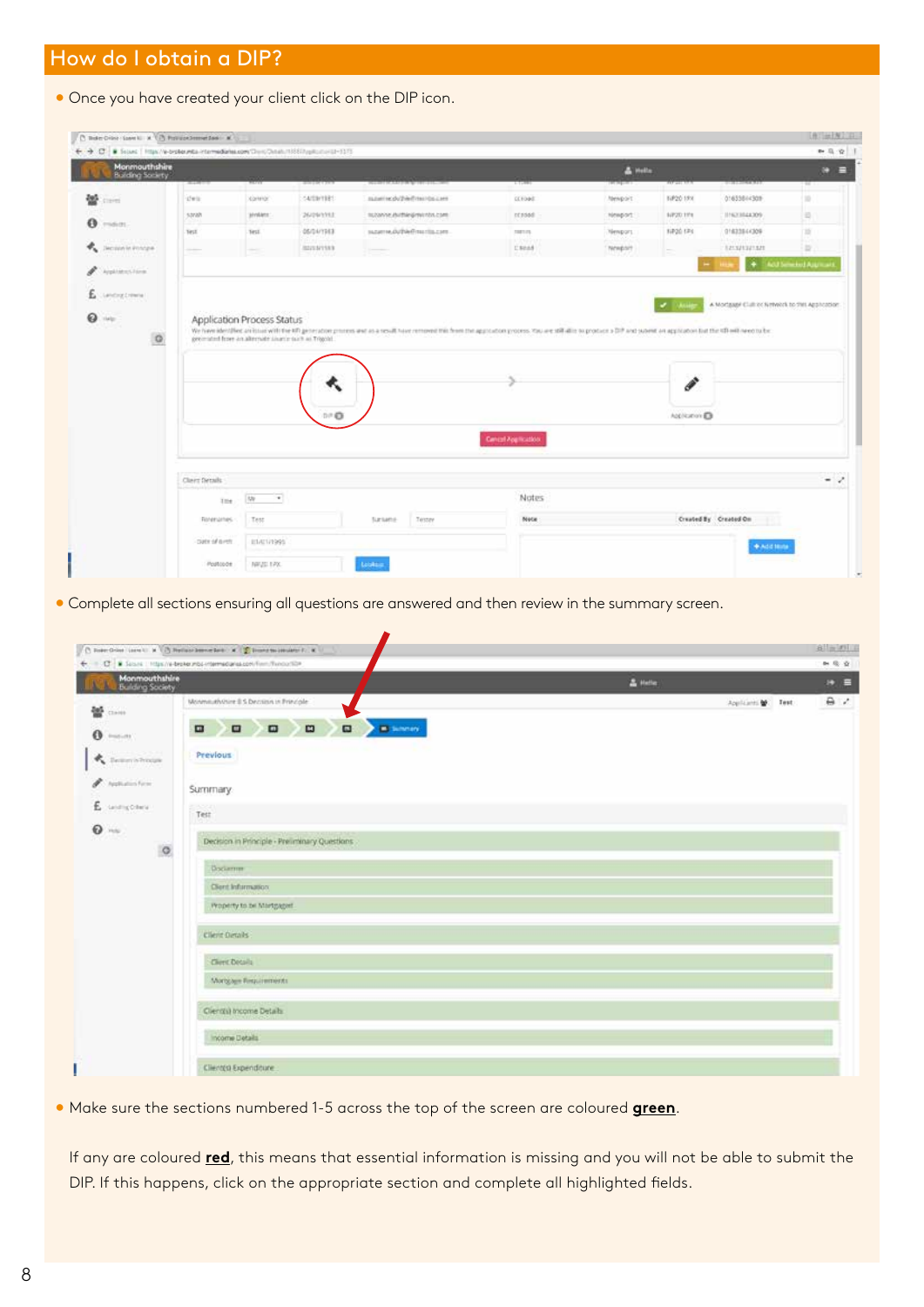● Once you are happy with the summary screen, click '**Complete DIP Form**' in the bottom right hand corner.

| Monmouthshire<br>A Hello<br><b>Building Society</b><br><b>Designation of the Company of the Company</b><br><b>RS-SECOND MARKET SUBMIT ASSISTENT ACCORDING</b><br><b>Salt</b> Clerry<br>Cient Dotalis<br>$\theta$ restors<br>Cleri Detals<br>Communicate<br>A Application Form<br>Clent(i) Income Details<br>£ seeing frimm.<br>Income Details<br>$\mathbf{Q}$<br>Cient(s) Expenditure<br>$\circ$<br>Monthly Credit Commitments<br>Credit Card and Bank Overdraft Balances<br>Household Type and Household Expenditure | 8年11日<br>$-9.9$ 1  |
|-----------------------------------------------------------------------------------------------------------------------------------------------------------------------------------------------------------------------------------------------------------------------------------------------------------------------------------------------------------------------------------------------------------------------------------------------------------------------------------------------------------------------|--------------------|
|                                                                                                                                                                                                                                                                                                                                                                                                                                                                                                                       | $H =$              |
|                                                                                                                                                                                                                                                                                                                                                                                                                                                                                                                       |                    |
|                                                                                                                                                                                                                                                                                                                                                                                                                                                                                                                       |                    |
|                                                                                                                                                                                                                                                                                                                                                                                                                                                                                                                       |                    |
|                                                                                                                                                                                                                                                                                                                                                                                                                                                                                                                       |                    |
|                                                                                                                                                                                                                                                                                                                                                                                                                                                                                                                       |                    |
|                                                                                                                                                                                                                                                                                                                                                                                                                                                                                                                       |                    |
|                                                                                                                                                                                                                                                                                                                                                                                                                                                                                                                       |                    |
|                                                                                                                                                                                                                                                                                                                                                                                                                                                                                                                       |                    |
|                                                                                                                                                                                                                                                                                                                                                                                                                                                                                                                       |                    |
|                                                                                                                                                                                                                                                                                                                                                                                                                                                                                                                       |                    |
|                                                                                                                                                                                                                                                                                                                                                                                                                                                                                                                       | Complete Diff Form |
| Previous                                                                                                                                                                                                                                                                                                                                                                                                                                                                                                              |                    |

● A pop-up box will display to show whether the DIP is successful or not and you can either download the DIP or proceed to the next step.

|            | C. handow (sect. x ( ) here for elet x ( ) lower with let it x |                                                                                                                                                          |                | <b>LOUISIENSE</b>                 |
|------------|----------------------------------------------------------------|----------------------------------------------------------------------------------------------------------------------------------------------------------|----------------|-----------------------------------|
|            | E C & Source: Historienservicements accentivation (III)        |                                                                                                                                                          |                | $+9.91$                           |
|            |                                                                |                                                                                                                                                          | Monmouthshire  |                                   |
| u          |                                                                | <b>Building Society</b>                                                                                                                                  |                |                                   |
|            | a Valley Tillims 2216 A                                        | Your Decision in Principle request has been successful                                                                                                   |                | <b>Common Committee Committee</b> |
|            | ACTIVE AND RESIDENCE OF REAL                                   | Congratulations your OP was successful. You can cover lead the details if you would<br>like before going on to the next step in the worldlow.            |                |                                   |
|            |                                                                | You will need to click on the Privacy Statement link below, prior to proceeding to<br>application.                                                       |                |                                   |
|            |                                                                | http://www.mandis.com/spidads/publications/1223_1.pdf                                                                                                    |                |                                   |
| $\alpha =$ |                                                                | To speed your application, our guide for faster processing is available on our<br>Internediary website. Right club on the first to open in a now window: |                |                                   |
|            |                                                                | http://www.maribs.com/uploads/publications/1175.pdf                                                                                                      |                |                                   |
|            |                                                                |                                                                                                                                                          |                |                                   |
|            |                                                                | <b>&amp; Covercial</b> + Nortony                                                                                                                         |                |                                   |
|            |                                                                |                                                                                                                                                          |                |                                   |
|            |                                                                |                                                                                                                                                          |                |                                   |
|            |                                                                |                                                                                                                                                          |                |                                   |
|            | <b>Contract Contract</b>                                       |                                                                                                                                                          | <b>Service</b> | 25 minutes 27 minutes for         |
|            |                                                                |                                                                                                                                                          |                |                                   |
|            | <b>Service State</b>                                           |                                                                                                                                                          |                |                                   |
|            |                                                                |                                                                                                                                                          |                |                                   |
|            |                                                                |                                                                                                                                                          |                |                                   |

- Please note Privacy Statement with link.
- If the DIP is unsuccessful please contact the **Broker Sales Helpdesk** for further information. Telephone: **01633 844 380** Email: **brokers@monbs.com**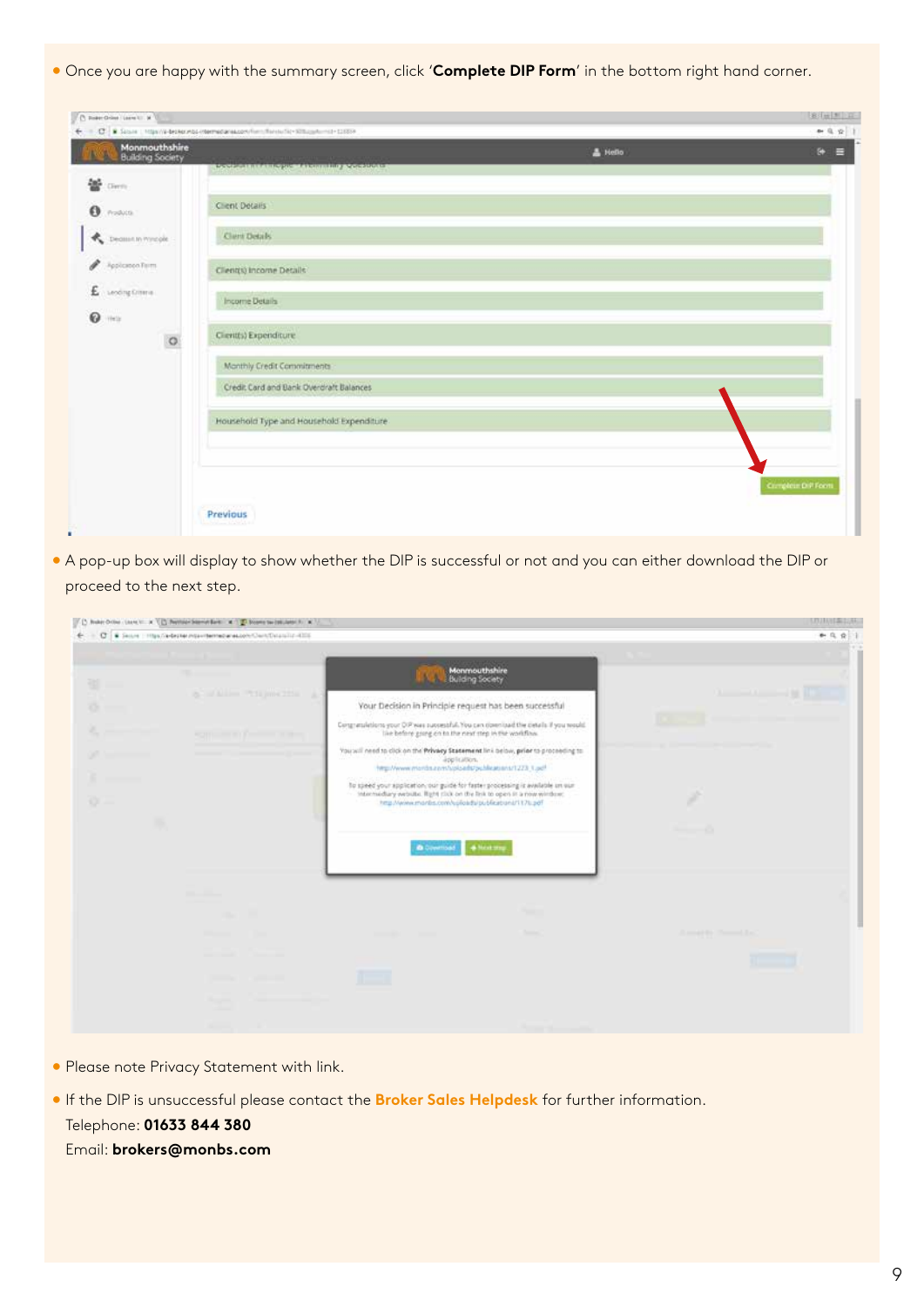#### How do I submit a mortgage application?

- You cannot complete a mortgage application form until you have completed the DIP.
- Once you have completed the DIP,
- Click on the '**Next Step**' button from the DIP confirmation box to proceed onto the application.



- If you have logged out of the system and wish to complete details at a later stage, login, select client from client view and click on the application icon.
- Then click on '**Details of Application**', this will open the form for completion.

| Monmouthshire<br><b>Building Society</b> |                                                                                                                                                                                                                               | A Hello                   | <b>B</b> =                                               |
|------------------------------------------|-------------------------------------------------------------------------------------------------------------------------------------------------------------------------------------------------------------------------------|---------------------------|----------------------------------------------------------|
| ₩.                                       | <b>ER</b> Applications                                                                                                                                                                                                        |                           |                                                          |
|                                          | ● v Active <sup>1</sup> 15 June 2018 A Submit Application                                                                                                                                                                     |                           | Additional Applicants M Test                             |
| <b>O</b> Products                        |                                                                                                                                                                                                                               |                           | A Mortgage Club or Network to this Application<br>kssier |
| Commitment                               | Application Process Status                                                                                                                                                                                                    |                           |                                                          |
| Application Form:                        | We have identified an issue with the KFI generation process and as a result have nemoved this from the application process. You are still able<br>the KFI will need to be penerated from an alternate source such as Tripold. |                           | produce a DIP and submit an application but              |
|                                          |                                                                                                                                                                                                                               |                           |                                                          |
| E Lexingtonera                           |                                                                                                                                                                                                                               |                           |                                                          |
| €<br>Help                                |                                                                                                                                                                                                                               |                           | ℐ                                                        |
| $\circ$                                  | PASSED                                                                                                                                                                                                                        |                           | <b>PENDING</b>                                           |
|                                          | DP O                                                                                                                                                                                                                          |                           | Apolication @                                            |
|                                          | Application Forms                                                                                                                                                                                                             |                           |                                                          |
|                                          | Details of the Application Forms for this application.                                                                                                                                                                        |                           |                                                          |
|                                          | Ю<br>Monmouthshire B 5 residential Application Form                                                                                                                                                                           |                           |                                                          |
|                                          | Started: 15 June 201 11:10<br>Status - Pending                                                                                                                                                                                |                           |                                                          |
|                                          | Details of Application                                                                                                                                                                                                        |                           |                                                          |
|                                          |                                                                                                                                                                                                                               |                           |                                                          |
|                                          |                                                                                                                                                                                                                               | <b>Cancel Application</b> |                                                          |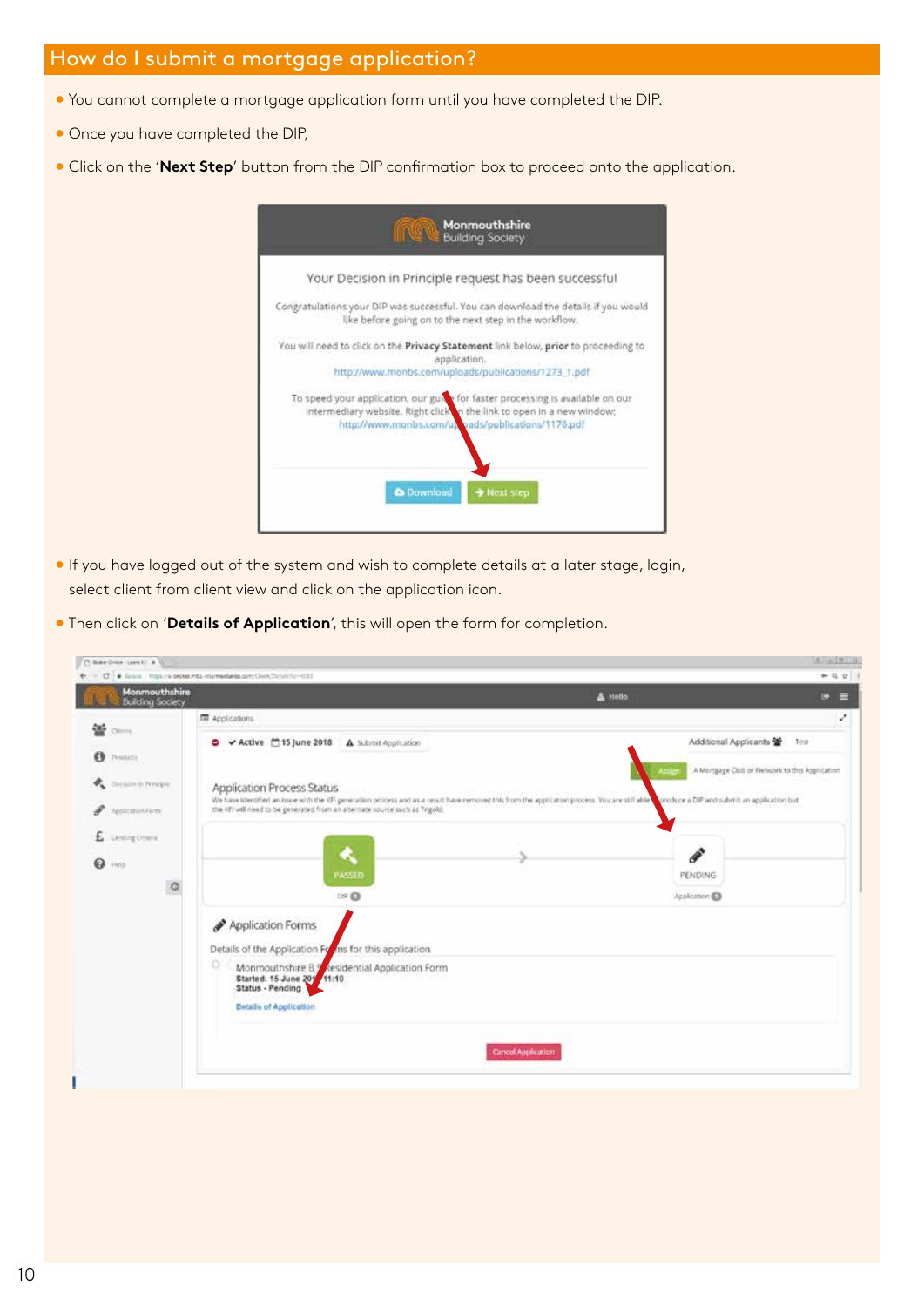● When you reach the summary screen, check that all sections are coloured green or yellow. If any are red, click on the appropriate section at the top of the screen and make sure that all highlighted questions are answered. If any sections are yellow, this means that non-mandatory information is missing, however, application can still be submitted.

|                                          | C   K Soon : https://a-beter/nbi-chemicareaze/visit/filestofal-S2LppAcmill-EDSD+ |        | 65. 设               |  |
|------------------------------------------|----------------------------------------------------------------------------------|--------|---------------------|--|
| Manmouthshire<br><b>Building Society</b> |                                                                                  | A more |                     |  |
| 쑬<br>Date:                               | Monmouthshire B S Responsal Application Ronts                                    |        | Applicants of Test. |  |
| $0$ holim                                | $\Box$<br><b>W</b> Summary<br>О<br>o<br>画<br>▣                                   |        |                     |  |
| ĸ<br><b>University</b> of America        | Previous                                                                         |        |                     |  |
| tested Farm.                             | Summary                                                                          |        |                     |  |

● Once all the sections have been completed, click '**Complete Application Form**' in the bottom right hand corner of the screen. At this point you have **not** submitted the application.

| Anatonia Information & Broker Dedaration: |                                                                                                  |                             |
|-------------------------------------------|--------------------------------------------------------------------------------------------------|-----------------------------|
|                                           | President discussed cirren print to subreturns                                                   |                             |
|                                           | If you have additional information to support this application, please provide commentary to two |                             |
| Broker Declaration                        |                                                                                                  |                             |
| thrown Details                            |                                                                                                  |                             |
|                                           |                                                                                                  |                             |
|                                           |                                                                                                  |                             |
|                                           |                                                                                                  | <b>Complete Application</b> |
|                                           |                                                                                                  |                             |
| <b>Previous</b>                           |                                                                                                  |                             |

● A pop-up message confirms you are '**Almost Ready**' to submit your application. Please upload supporting documents by clicking on '**Choose File**' button, naming the document and select type of document from drop down box. You **must** upload documents in order to submit your application.

| 故一                                | <b>Contract Contract Contract</b><br>IL PARK TOLER 200 14 - 12 | Monmouthshire                                                                                                                                                                                                                     | <b>Controlled Annual Control</b> |
|-----------------------------------|----------------------------------------------------------------|-----------------------------------------------------------------------------------------------------------------------------------------------------------------------------------------------------------------------------------|----------------------------------|
| 93                                |                                                                | You are almost ready to submit your application                                                                                                                                                                                   |                                  |
|                                   | the company's product that the                                 | Your Application is nearly ready to submit. Please click on the Direct Debit<br>Mondote and Mortgage Declaration Links Selbwin (drama).                                                                                           |                                  |
| <b>Contract Contract Contract</b> |                                                                | Society Direct Debit<br>Mandate: http://www.herbic.com/upbadv.publications/M2.pdf .                                                                                                                                               |                                  |
|                                   |                                                                | Society Mortgage Application<br>Declaration: http://www.morito.com/apitum/paddistore/3343.pdf                                                                                                                                     |                                  |
| <b>CC 10</b>                      |                                                                | mease uplead some decuments to support this application and they prestitutions.<br>Our miminium packaging requirements can be viewed here.<br>Bibliother CES Parameter Place in the control and related with a bibliother and the |                                  |
|                                   |                                                                | Please upidad your ausporting documents.                                                                                                                                                                                          |                                  |
|                                   |                                                                | There are no doductionic currently soldariest.                                                                                                                                                                                    |                                  |
|                                   |                                                                | Choose Flie: I to the chosen<br>Picera section! She of type jong, ang or jed only. (Dy to 4MB per damanent)                                                                                                                       |                                  |
|                                   |                                                                | <b>File Description</b><br>$-$ Select $-$<br>$\cdot$                                                                                                                                                                              |                                  |
|                                   |                                                                | دعبا                                                                                                                                                                                                                              | continued by a company company   |
|                                   | <b>Contract Contract</b>                                       |                                                                                                                                                                                                                                   |                                  |
|                                   | <b>Service Controllers</b>                                     | A Sidnik Application                                                                                                                                                                                                              |                                  |
|                                   |                                                                | No documents have been uploaded for this customer, Please ensure that the<br>related customer documents and customer insies are up to date before the                                                                             |                                  |
|                                   |                                                                | application is submitted.                                                                                                                                                                                                         |                                  |
|                                   |                                                                |                                                                                                                                                                                                                                   |                                  |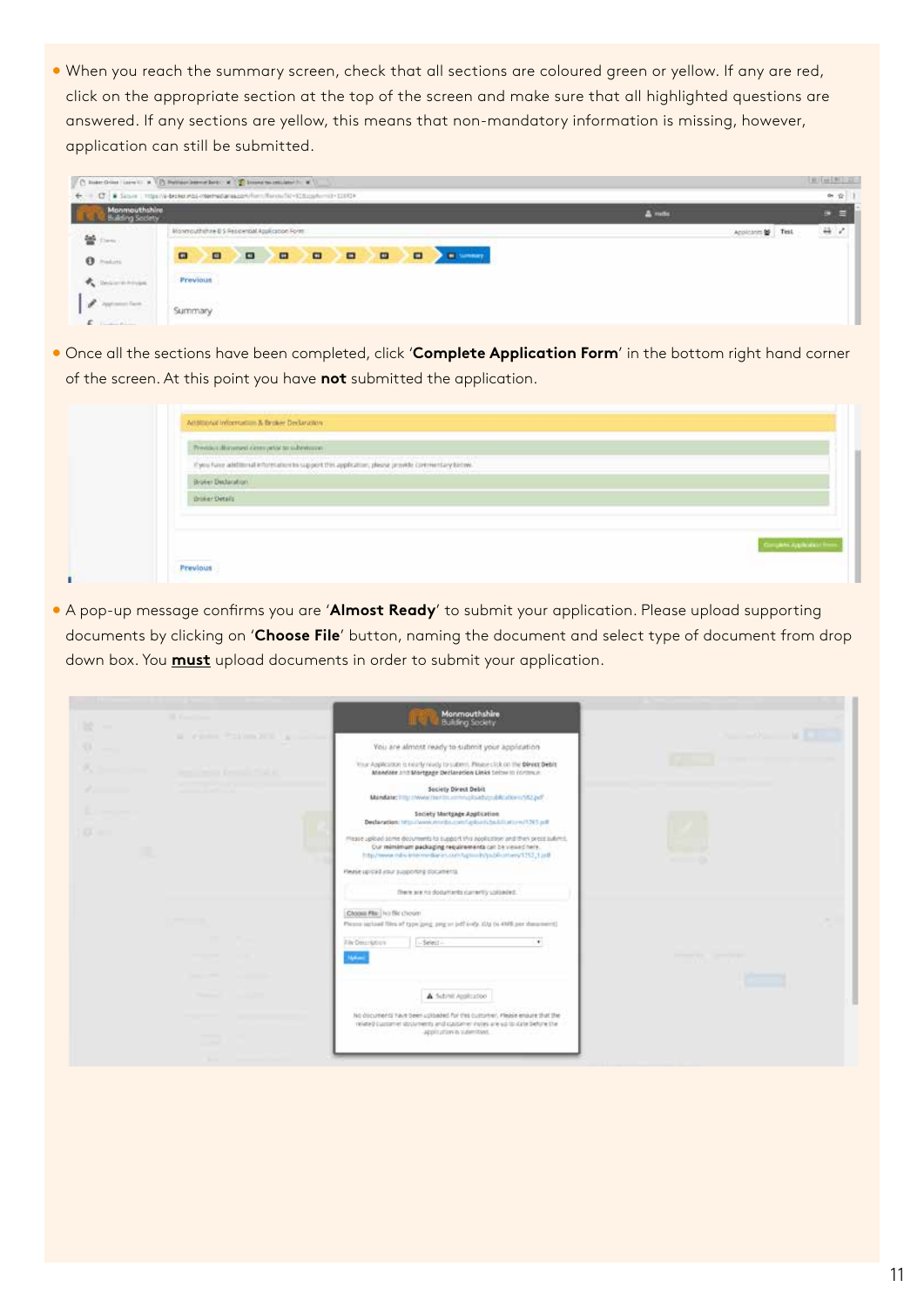- Your uploaded documents will be listed in the pop-up box with a tick and confirmation that the upload is successful.
- Once all the relevant documents have been uploaded, click on the '**Submit Application**' button on the pop-up.

| <b>Milled</b> | the company of                             | Monmouthshire                                                                                                                                                                                                                            |                                        |
|---------------|--------------------------------------------|------------------------------------------------------------------------------------------------------------------------------------------------------------------------------------------------------------------------------------------|----------------------------------------|
|               | At N come Philadelphia a communi-          | You are almost ready to submit your application                                                                                                                                                                                          | the control of the control of the con- |
|               | Application of the second service.         | Your Application is nearly ready to submit. Please click on the Direct Debit<br>Mandate and Mertgage Declaration Links twins to instinue.                                                                                                |                                        |
|               | <b>Contract Contract Contract Contract</b> | Society Direct Dobit<br>Mandabi: http://www.martin.com/taploads/publications/S&Lock                                                                                                                                                      |                                        |
|               |                                            | Seckriy Mortgage Application<br>Top Cat / amiddle probaction of the control and teach teach teachers'                                                                                                                                    |                                        |
| $O -$         |                                            | Please up itself yerte the urearty its support that upplication and then press sulents.<br>their minnimum packaging requirements can be viewed here.<br>New York Section Policina data consideration and conservative attended to the AM | <b>Committee State</b>                 |
|               |                                            | Please uphako your supporting decuments.                                                                                                                                                                                                 |                                        |
|               |                                            | There are no documents currently uplicated.                                                                                                                                                                                              |                                        |
|               |                                            | Choose File   To Tie<br>Odert<br>Please upload files at the larg, and or pil resty, just to abid per document.                                                                                                                           |                                        |
|               |                                            | Plie Determinati<br>Colori -<br>$\leftarrow$                                                                                                                                                                                             |                                        |
|               |                                            |                                                                                                                                                                                                                                          | <b>CONTRACTOR</b> IS NOT THE OWNER.    |
|               |                                            |                                                                                                                                                                                                                                          | <b>STATISTICS</b>                      |
|               |                                            | A Tuberit Application                                                                                                                                                                                                                    |                                        |
|               |                                            | No documents have been uploaded for this sustainer. Please ensure that the<br>inized uzationer documents and custo-ber notes are up to date before the                                                                                   |                                        |
|               |                                            |                                                                                                                                                                                                                                          |                                        |

● A pop-up box will appear to confirm you have submitted the application.

| <b>COmmu IIIII Ja vulkili Li</b> |                          |                                                                                                                                                                   |                                     |
|----------------------------------|--------------------------|-------------------------------------------------------------------------------------------------------------------------------------------------------------------|-------------------------------------|
| <b>The Second Service</b>        | en au                    | Monmouthshire<br><b>Building Society</b>                                                                                                                          |                                     |
| 43                               | $\sim$<br><b>All</b>     | Thank you for your Application!                                                                                                                                   | Athletical June committee           |
|                                  |                          | Thank you for using the Monmouthshire Building Society. We have received your<br>application and it will be reviewed by our Case Management Team shortly who will |                                     |
|                                  | <b>Contract Contract</b> | provide an initial decision and request any additional documents.                                                                                                 |                                     |
| G                                |                          |                                                                                                                                                                   |                                     |
| e.                               |                          | Oł                                                                                                                                                                | O mill O little<br>$-124$<br>$\sim$ |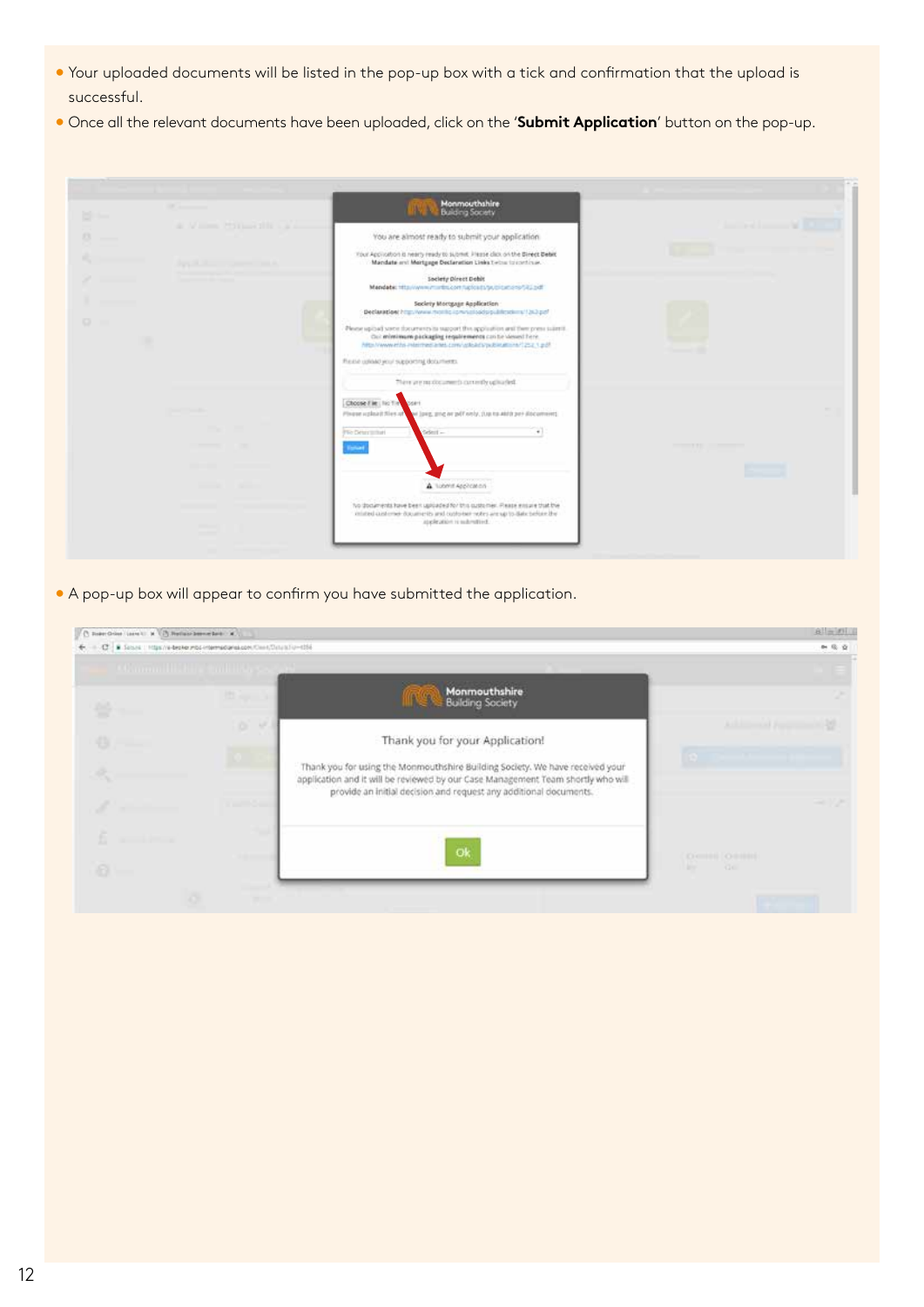#### How do I upload documents before I have completed application details?

● In the '**Your Clients screen**' , click on the name of the relevant client. Scroll down to '**Client Documents**' and click '**Choose File**'**.**

|                                                                           |                                                     | C B Son : http://a-besond-clemetarescon/Cont/Datable-000 |                 |                              |                                                                                                                                                                                                                                                                                 |
|---------------------------------------------------------------------------|-----------------------------------------------------|----------------------------------------------------------|-----------------|------------------------------|---------------------------------------------------------------------------------------------------------------------------------------------------------------------------------------------------------------------------------------------------------------------------------|
| Manmouthshire                                                             |                                                     |                                                          |                 |                              | A mile                                                                                                                                                                                                                                                                          |
| <b>赞</b> (1980)                                                           | <b>ED</b> Applications:                             |                                                          |                 |                              |                                                                                                                                                                                                                                                                                 |
|                                                                           |                                                     | O v Active E115 June 2018 A Submit April (ali            |                 |                              | Additional Applicants 留 Test                                                                                                                                                                                                                                                    |
| 0<br>the transition of the second second.<br>If increases the contract of | Application Process Status<br>starch such in TripAL |                                                          |                 |                              | A Mangage Cub of Relaxin's D Shit Application<br>We have discribed as you a work the Of provintion propert and as a result bank removed that from the application process. You are doll act etc produce a 1/4 and to forth and population but their the of the tel and to be pr |
| £ innetwork<br>$\mathbf{Q} =$<br>$\circ$                                  |                                                     | ۰<br>PAS61D<br>$\mathcal{D}^{\omega}$                    |                 |                              | v<br><b>PENDING</b><br>App catters (C)                                                                                                                                                                                                                                          |
|                                                                           |                                                     |                                                          |                 |                              |                                                                                                                                                                                                                                                                                 |
|                                                                           |                                                     |                                                          |                 | stationi Application         |                                                                                                                                                                                                                                                                                 |
|                                                                           | CentDrials<br>Title.                                | $+1$<br><b>No</b>                                        |                 | Notes:                       |                                                                                                                                                                                                                                                                                 |
|                                                                           | <b>Pursecure</b>                                    |                                                          | Sarario         | <b>Note:</b>                 | Crossed By Created On                                                                                                                                                                                                                                                           |
|                                                                           | Duta of Birth                                       | STATE-TIFLE                                              |                 |                              | <b>A add tum</b>                                                                                                                                                                                                                                                                |
|                                                                           | Petetaside                                          | <b>BIP201FF</b>                                          | <b>Laurence</b> |                              |                                                                                                                                                                                                                                                                                 |
|                                                                           | Property Name                                       | Morreuthshire Mily Soc                                   |                 |                              |                                                                                                                                                                                                                                                                                 |
|                                                                           | Property<br><b>NUMBER</b>                           | 15.                                                      |                 | Client Documents             |                                                                                                                                                                                                                                                                                 |
|                                                                           | Road                                                | John Find Square                                         |                 |                              | There are us discurrents currently sploaded.                                                                                                                                                                                                                                    |
|                                                                           | <b>Darrist</b>                                      | Ilima i                                                  |                 | Cheese Fox 1 has the choices | Please earliest Shet of hips jong, ang or pill tells. File to UHS per discussed it                                                                                                                                                                                              |

● Select the document you wish to upload, then give the file a name in the file description box. Click on the drop down menu immediately adjacent and choose the description which best suits the document. Click '**Upload**' button. The document should then appear in the list of '**Client Documents**'.

| $0$ Folds:                |                         | ۰                                | I<br>s                                                                                                        |
|---------------------------|-------------------------|----------------------------------|---------------------------------------------------------------------------------------------------------------|
| A mornings                |                         | PASSED                           | <b>PENDING</b>                                                                                                |
|                           |                         | pin 4D                           | Australian Ch                                                                                                 |
| Automobile<br>E Leingtown |                         |                                  | Connel Application                                                                                            |
| $\mathbf{0} =$            | Circl Drudk.            |                                  |                                                                                                               |
| $\circ$                   | 700.                    | $\mu$ +                          | Notes                                                                                                         |
|                           | <b>FERNISHER</b>        | Teddy:<br>Surrane Sec            | <b>Note</b><br>Created By  Created Dr.                                                                        |
|                           | <b>Date of series</b>   | m/os/risia                       | $+$ AC23/cMs                                                                                                  |
|                           | Policies                | $\left( n+1\right)$<br>BIP2D FPA |                                                                                                               |
|                           | Property Name           | Montes throughly set             |                                                                                                               |
|                           | Popery<br><b>Norder</b> | (3)                              | Client Documents                                                                                              |
|                           | <b>Riggi</b>            | <b>John Fixed Square</b>         | Type<br>Dollarswrd.                                                                                           |
|                           | Dailyd.                 | DOM:                             | <b>W</b> Swing<br>Marilenus.<br><b>CD</b><br>Direct DVLR                                                      |
|                           | 74m <sup>m</sup>        | Trielageand                      | Doose file to the choice                                                                                      |
|                           | comy.                   | Gwert.                           | Financiagibant films of type jong, and we put wells, trap to slick por durant<br>$-.5001$<br>File Description |
|                           | <b>Amal</b>             | <b>Jirolahmid</b>                | $\mathbf{F}$ . There                                                                                          |
|                           |                         |                                  |                                                                                                               |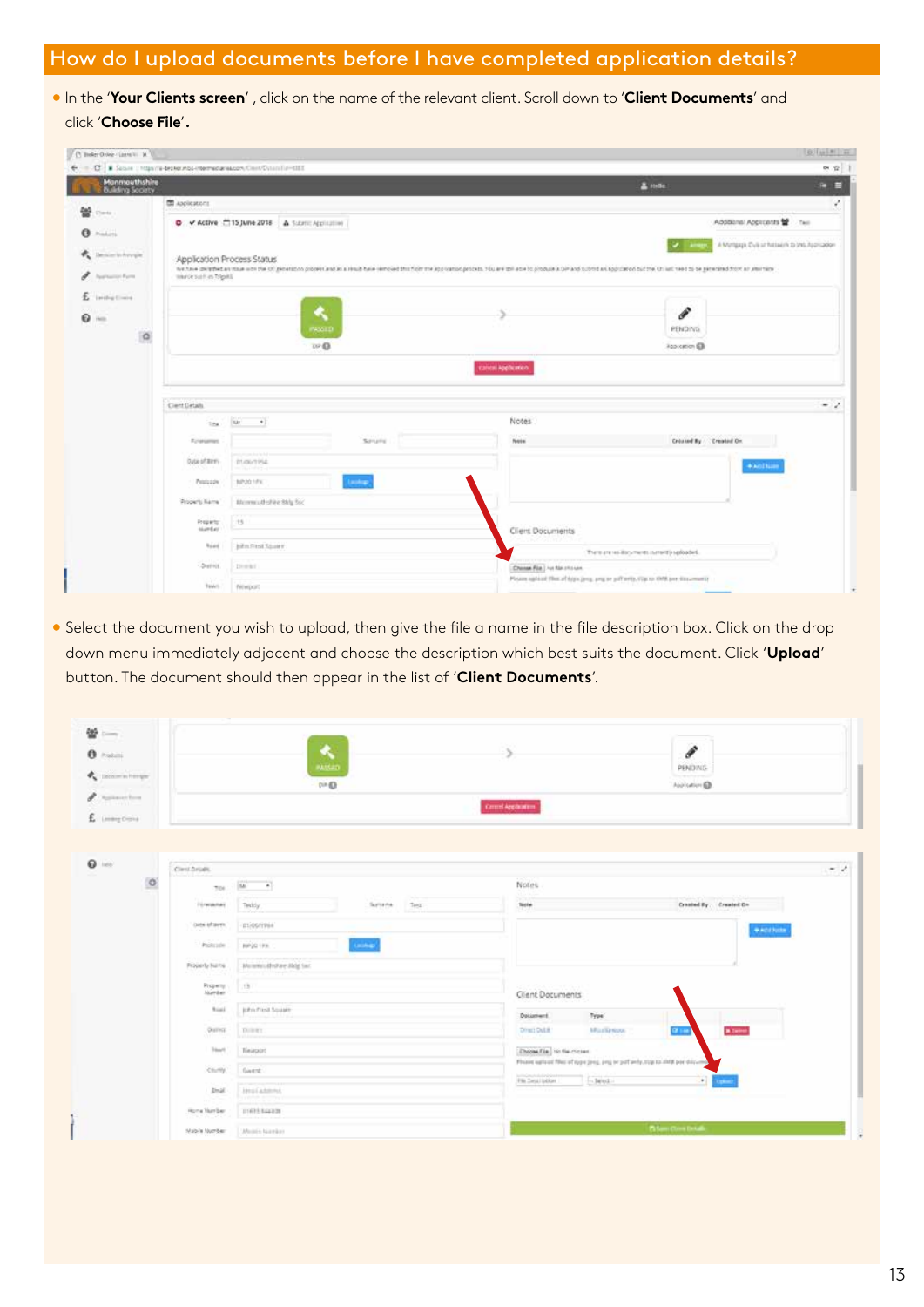#### Adding further documents after submission of application

● Use the same steps as shown in '**How do I upload documents before I have completed application details?'** 

#### How to submit an application if documents not available to upload at the time of completing information?

• Go to your client view and select relevant client.

| <b>Money Burn</b>        |                         |                                                                                                |                   |                                                             |                 |               | A value                             |                    | <b>DE</b>                |  |
|--------------------------|-------------------------|------------------------------------------------------------------------------------------------|-------------------|-------------------------------------------------------------|-----------------|---------------|-------------------------------------|--------------------|--------------------------|--|
| that a comment           | <b>M</b> Your Glente    |                                                                                                |                   |                                                             |                 |               |                                     |                    |                          |  |
|                          | 691                     |                                                                                                | Q investment      |                                                             |                 |               |                                     |                    | $\approx~1$              |  |
|                          | <b>Fortness</b>         | $+$ : buttons                                                                                  | box.              | <b>Enachhorized</b>                                         | Phone           | Longwood      | Photogri Lede                       | <b>CONTABILITY</b> | <b>Hand</b>              |  |
| E interactivity          | $\sim$                  | $\frac{1}{2} \left( \frac{1}{2} \right) \left( \frac{1}{2} \right) \left( \frac{1}{2} \right)$ | AUGUST 1992       | <b>Color</b>                                                | UNITABLE.       |               |                                     |                    | Times.                   |  |
|                          | 224                     | airear                                                                                         | 3409091           | summed mades refer                                          | 冷たし時止に関す        | HOSE.         |                                     | Subject form       | <b>Amid</b>              |  |
|                          | i.<br>h Col             | Day:                                                                                           | <b>CONTRACTOR</b> | superior during the state.                                  | STEED ANALES    | norm.         | 2 % Direkcer Redektorge (2222)      |                    | Adole .                  |  |
| $\vert \mathsf{o} \vert$ | $100 - 100$             | making.                                                                                        | 307047814         | business and characterizations                              | 2111394039      | sonce:        | I Year Ford Fut chase FSTS          | Suize n'e fost     | Armed.                   |  |
|                          | $\overline{\mathbb{Z}}$ | 9199<br>Duties.                                                                                | <b>JUSHAME</b>    | Automobile Reading the state.                               | SILMACION.      | $_{\rm 200C}$ | 2 Year & summer the company (2271). | Superint Dallin    | <b>And</b>               |  |
|                          | $\frac{1}{2}$           | $\left  \alpha \right\rangle$                                                                  | SIVE&FINED        | sustainable administrator<br>Lowelly, the Committee Schools | TELESCOPE       | 100000        |                                     | saubjecting.       | Arrest                   |  |
|                          | Test                    | Techni                                                                                         | Strikriski        | instead to a financial                                      | WYSSEE EIFEDING | special.      | I Year Ford Purchase (1982)         |                    | <b>And Col</b><br>Active |  |

- This will then take you to the '**Application Process Status**' page.
- Click on the '**Submit Application**' button.

| Manmouthshire<br>Building Society                 |                                                                                                                                                                                                                                        | A mile           |                                                  |
|---------------------------------------------------|----------------------------------------------------------------------------------------------------------------------------------------------------------------------------------------------------------------------------------------|------------------|--------------------------------------------------|
|                                                   | <b>E</b> Applications                                                                                                                                                                                                                  |                  |                                                  |
| 蟹cen                                              | O VACUA CITA (ME 2018 V SERRA (MENT)                                                                                                                                                                                                   |                  | Associal Appeares # 24                           |
| $0$ in the $\sim$                                 |                                                                                                                                                                                                                                        |                  | A Montgage Club air Nativism na shru mash oldari |
| $\mathbf{r}_{\mathbf{k}}$ (non-trace)<br>A nomina | Application Process Status<br>Application Process Suitus<br>Verse decision un de l'igneem possieries en cheese permet name de systeme posse dans et me e pouve de chieste equasion realitate permeters et deves<br>Abricant is bigged. |                  |                                                  |
| E integrant                                       |                                                                                                                                                                                                                                        |                  |                                                  |
| $\ddot{\bullet}$ –                                | <b>FARED</b>                                                                                                                                                                                                                           | <b>YAAFI ETI</b> |                                                  |
| $\circ$                                           | $50-60$                                                                                                                                                                                                                                | Santanan (D)     |                                                  |
|                                                   |                                                                                                                                                                                                                                        | Cased Auction    |                                                  |

● A pop-up box will appear to confirm you have submitted the application.

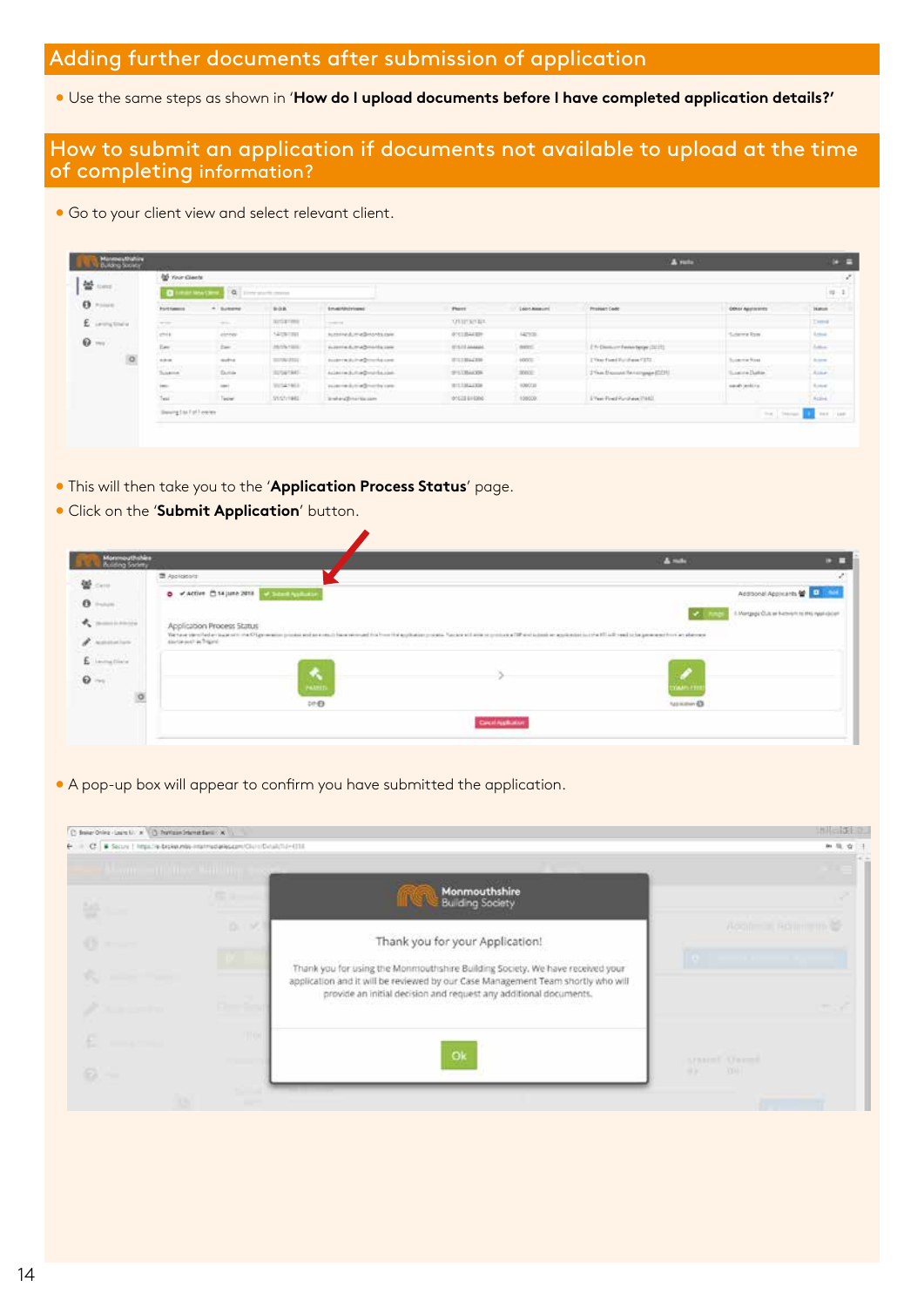#### How do I print Documents off when submitted?

- If you wish to view the DIP's, and applications connected with a submitted case, open the client then click on the green
	- '+' symbol at the top of the screen, which will open up the client view.

| C B Source Impacts between the mediatrix<br>$+ -$ | COMMUNICATION                           |         | $\approx 0.9$                    |
|---------------------------------------------------|-----------------------------------------|---------|----------------------------------|
| Manmouthshire<br><b>Building Society</b>          |                                         | A Hello | $\mathbf{B}$                     |
| 불 cent                                            | 同位<br>cations<br><b>Christians</b>      |         | X                                |
|                                                   | $Q \checkmark$ Submitted $14$ June 2018 |         | Additional Applicants            |
| $\theta$<br>Produtty)                             | O Create A New Single Application       |         | O Create A New Joint Application |
| ×.<br>Debision in Principle.                      |                                         |         |                                  |
| s<br>Application From                             | Chent Details                           |         | $ \lambda$                       |
| E (overground)                                    | - 25<br>$We$<br>Title                   | Notes   |                                  |

● Now click on the '**DIP**' or '**Application**' icon to access the details you require.

|                                                 | C B Soon: Http://e-bolenvils-international.com/Dert/District-486          |                                                                                                                                                                                      | 新店面                |
|-------------------------------------------------|---------------------------------------------------------------------------|--------------------------------------------------------------------------------------------------------------------------------------------------------------------------------------|--------------------|
| <b>Monmouthshire</b><br><b>Building Society</b> |                                                                           | $A$ Hello                                                                                                                                                                            | $\bullet$ $\equiv$ |
| 營<br>Christ                                     | Application Process Status                                                | We have identified an issue with the KH generation program a moult have removed this from the application process. You are still able to produce a DIF and submit an application but |                    |
| 0.74487                                         | the RFI will need to be generated from an alternate some such as Trigold. |                                                                                                                                                                                      |                    |
| Communities                                     |                                                                           |                                                                                                                                                                                      |                    |
| Apatication From:                               | <b>PASSED</b>                                                             | COMPLETED                                                                                                                                                                            |                    |
| Listering Ordera                                | $or \bigcirc$                                                             | Application.                                                                                                                                                                         |                    |
| $\overline{a}$                                  | $\sim$                                                                    |                                                                                                                                                                                      |                    |

● The screen should then display details and select whether you wish to view the form or download to print out.

|                                                                                                                                        | E = C B Sam : Http://adetec/nbi-https://act/Dent/Dent/Dent/En-455                                                                                                                                                                                                                                                                                                                                                                                                                                                                                                                                                                                           | 加压力                              |
|----------------------------------------------------------------------------------------------------------------------------------------|-------------------------------------------------------------------------------------------------------------------------------------------------------------------------------------------------------------------------------------------------------------------------------------------------------------------------------------------------------------------------------------------------------------------------------------------------------------------------------------------------------------------------------------------------------------------------------------------------------------------------------------------------------------|----------------------------------|
| Monmouthshire<br><b>Building Society</b>                                                                                               | A Hello                                                                                                                                                                                                                                                                                                                                                                                                                                                                                                                                                                                                                                                     | $\mathbf{B}$                     |
| 鬡<br>Claim's<br>o<br>Products<br>Decoration Principle<br>Application Form<br><b>Seating Official</b><br>$\mathbf{Q}$ . Here<br>$\circ$ | Application Process Status<br>We have identified an incor with the KR governion precase and as a need have removed this from the application process. You are still able to produce a DIP and submit an application but<br>the XE will resid to be generated from an alternate source such as Trigold.<br>PASSED<br><b>COMPLETEI</b><br>DP @<br>Application <b>63</b><br>Application Forms<br>Details of the Application Forms for this application<br>ø<br>Monmouthshire B S Red dential Application Form<br>Started: 14 June 2018 11<br>Last Updated: 14 June 7 / 18 11:32<br>Status - Completed<br>Details of Application<br><b>Cubut Corp.</b> Contact: |                                  |
|                                                                                                                                        | <b>Cancel Application</b><br>O CISSICA NEW SINGLE Application                                                                                                                                                                                                                                                                                                                                                                                                                                                                                                                                                                                               | O Create A New Joint Application |